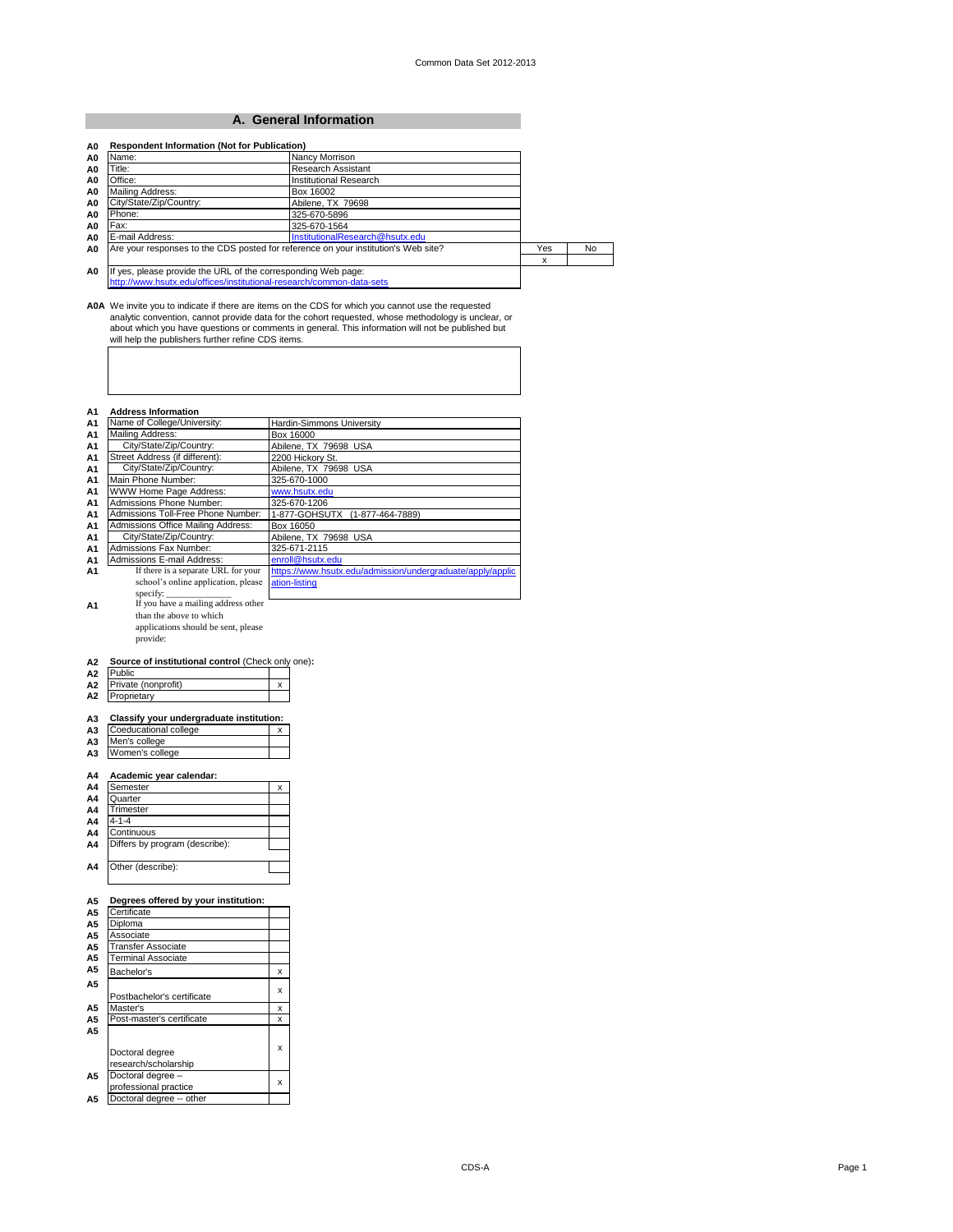# **B. ENROLLMENT AND PERSISTENCE**

**B1 Institutional Enrollment - Men and Women** Provide numbers of students for each of the following categories as of the institution's official fall reporting date or as of October 15, 2012. Note: Report students formerly designated as "first professional" in the graduate cells.

| <b>B1</b> |                                   |     | <b>FULL-TIME</b> |     | <b>PART-TIME</b> |
|-----------|-----------------------------------|-----|------------------|-----|------------------|
| <b>B1</b> |                                   | Men | Women            | Men | Women            |
| <b>B1</b> | Undergraduates                    |     |                  |     |                  |
| <b>B1</b> | Degree-seeking, first-time        |     |                  |     |                  |
|           | freshmen                          | 223 | 170              |     |                  |
| <b>B1</b> | Other first-year, degree-seeking  | 84  | 77               | 9   | 6                |
| <b>B1</b> | All other degree-seeking          | 469 | 598              | 80  | 70               |
| <b>B1</b> | Total degree-seeking              | 776 | 845              | 90  | 77               |
| <b>B1</b> | All other undergraduates enrolled |     |                  |     |                  |
|           | in credit courses                 |     | 0                | 36  | 28               |
| <b>B1</b> | Total undergraduates              | 777 | 845              | 126 | 105              |
| <b>B1</b> | Graduate                          |     |                  |     |                  |
| <b>B1</b> | Degree-seeking, first-time        | 60  | 65               | 18  | 22               |
| <b>B1</b> | All other degree-seeking          | 65  | 87               | 76  | 55               |
| <b>B1</b> | All other graduates enrolled in   |     |                  |     |                  |
|           | credit courses                    | 0   | 0                | 0   | 0                |
| <b>B1</b> | Total graduate                    | 125 | 152              | 94  | 77               |
| <b>B1</b> | Total all undergraduates          |     |                  |     | 1,853            |
| <b>B1</b> | Total all graduate                |     |                  |     | 448              |
| <b>B1</b> | <b>GRAND TOTAL ALL STUDENTS</b>   |     |                  |     | 2,301            |

**B2 Enrollment by Racial/Ethnic Category.** Provide numbers of undergraduate students for each of the following categories as of the institution's official fall reporting date or as of October 15, 2012. Include international students only in the category "Nonresident aliens." Complete the "Total Undergraduates" column only if you cannot provide data for the first two columns. Report as your institution reports to IPEDS: persons who are Hispanic should be reported only on the Hispanic line, not under any race, and persons who are non-Hispanic multi-racial should be reported only under "Two or more races."

| <b>B2</b> |                                                         | Degree-Seeking<br>First-Time<br><b>First Year</b> | Degree-Seeking<br>Undergraduates<br>(include first-time<br>first-year) | Total<br>Undergraduates<br>(both degree- and<br>non-degree-<br>seeking) |
|-----------|---------------------------------------------------------|---------------------------------------------------|------------------------------------------------------------------------|-------------------------------------------------------------------------|
| <b>B2</b> | Nonresident aliens                                      | 6                                                 | 30                                                                     | 30                                                                      |
| <b>B2</b> | Hispanic                                                | 60                                                | 252                                                                    | 257                                                                     |
| <b>B2</b> | Black or African American, non-Hispanic                 | 37                                                | 128                                                                    | 130                                                                     |
| <b>B2</b> | White, non-Hispanic                                     | 273                                               | 1,265                                                                  | 1,291                                                                   |
| <b>B2</b> | American Indian or Alaska Native, non-Hispanic          | 7                                                 | 14                                                                     | 14                                                                      |
| <b>B2</b> | Asian, non-Hispanic                                     | 0                                                 | 23                                                                     | 55                                                                      |
| <b>B2</b> | Native Hawaiian or other Pacific Islander, non-Hispanic | 0                                                 | 2                                                                      | 2                                                                       |
| <b>B2</b> | Two or more races, non-Hispanic                         | 12                                                | 39                                                                     | 39                                                                      |
| <b>B2</b> | Race and/or ethnicity unknown                           | 0                                                 | 35                                                                     | 35                                                                      |
| <b>B2</b> | <b>OTAL</b>                                             | 395                                               | 1,788                                                                  | 1,853                                                                   |

#### **Persistence**

- **B3 Number of degrees awarded from July 1, 2011 to June 30, 2012**
- **B3** Certificate/diploma<br>**B3** Associate degrees **B3** Associate degrees **B3** Bachelor's degrees 372 **B3** Postbachelor's certificates **B3** Master's degrees 107 **B3** Post-Master's certificates and the state of 3 **B3** Doctoral degrees – research/scholarship 1<br> **B3** Doctoral degrees – professional practice 37 **B3** Doctoral degrees – professional practice **B3** Doctoral degrees – other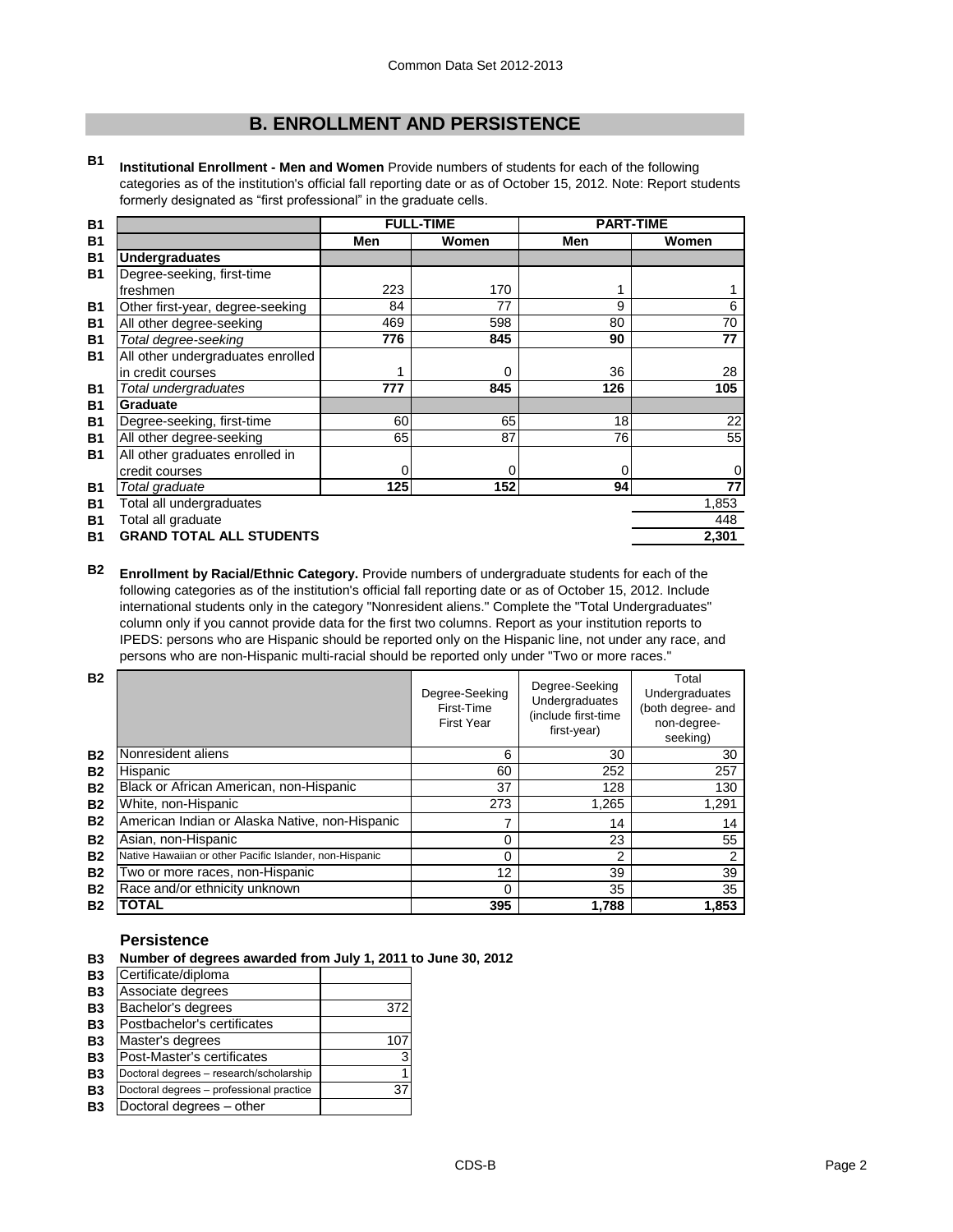#### **Graduation Rates**

The items in this section correspond to data elements collected by the IPEDS Web-based Data Collection System's Graduation Rate Survey (GRS). For complete instructions and definitions of data elements, see the IPEDS GRS instructions and glossary on the 2012 Web-based survey.

#### **For Bachelor's or Equivalent Programs**

Please provide data for the Fall 2006 cohort if available. If Fall 2006 cohort data are not available, provide data for the Fall 2005 cohort.

#### *Fall 2006 Cohort*

Report for the cohort of full-time first-time bachelor's (or equivalent) degree-seeking undergraduate students who entered in Fall 2006. Include in the cohort those who entered your institution during the summer term preceding Fall 2006.

| <b>B4</b>  | Initial 2006 cohort of first-time, full-time bachelor's (or equivalent) degree-seeking<br>undergraduate students; total all students:                                                                                                                                           | 400 |
|------------|---------------------------------------------------------------------------------------------------------------------------------------------------------------------------------------------------------------------------------------------------------------------------------|-----|
| <b>B5</b>  | Of the initial 2006 cohort, how many did not persist and did not graduate for the<br>following reasons: death, permanent disability, service in the armed forces, foreign aid<br>service of the federal government, or official church missions; total allowable<br>exclusions: | 0   |
| <b>B6</b>  | Final 2006 cohort, after adjusting for allowable exclusions: (subtract question B5 from<br>question B4)                                                                                                                                                                         | 400 |
| <b>B7</b>  | Of the initial 2006 cohort, how many completed the program in four years or less (by<br>August 31, 2010):                                                                                                                                                                       | 122 |
| <b>B8</b>  | Of the initial 2006 cohort, how many completed the program in more than four years<br>but in five years or less (after August 31, 2010 and by August 31, 2011):                                                                                                                 | 58  |
| <b>B9</b>  | Of the initial 2006 cohort, how many completed the program in more than five years<br>but in six years or less (after August 31, 2011 and by August 31, 2012):                                                                                                                  |     |
| <b>B10</b> | Total graduating within six years (sum of questions B7, B8, and B9):                                                                                                                                                                                                            | 187 |
| <b>B11</b> | Six-year graduation rate for 2006 cohort (question B10 divided by question B6):                                                                                                                                                                                                 | 47% |

#### *Fall 2005 Cohort*

Report for the cohort of full-time first-time bachelor's (or equivalent) degree-seeking undergraduate students who entered in Fall 2005. Include in the cohort those who entered your institution during the summer term preceding Fall 2005.

| <b>B4</b>  | Initial 2005 cohort of first-time, full-time bachelor's (or equivalent) degree-seeking<br>undergraduate students; total all students:                                                                                                                                           | 435 |
|------------|---------------------------------------------------------------------------------------------------------------------------------------------------------------------------------------------------------------------------------------------------------------------------------|-----|
| <b>B5</b>  | Of the initial 2005 cohort, how many did not persist and did not graduate for the<br>following reasons: death, permanent disability, service in the armed forces, foreign aid<br>service of the federal government, or official church missions; total allowable<br>exclusions: |     |
| B6.        | Final 2005 cohort, after adjusting for allowable exclusions: (subtract question B5 from<br>question B4)                                                                                                                                                                         | 434 |
| <b>B7</b>  | Of the initial 2005 cohort, how many completed the program in four years or less (by<br>August 31, 2009):                                                                                                                                                                       | 122 |
| <b>B8</b>  | Of the initial 2005 cohort, how many completed the program in more than four years<br>but in five years or less (after August 31, 2009 and by August 31, 2010):                                                                                                                 | 67  |
| B9         | Of the initial 2005 cohort, how many completed the program in more than five years<br>but in six years or less (after August 31, 2010 and by August 31, 2011):                                                                                                                  | 13  |
| <b>B10</b> | Total graduating within six years (sum of questions B7, B8, and B9):                                                                                                                                                                                                            | 202 |
|            | <b>B11</b> Six-year graduation rate for 2005 cohort (question B10 divided by question B6):                                                                                                                                                                                      | 47% |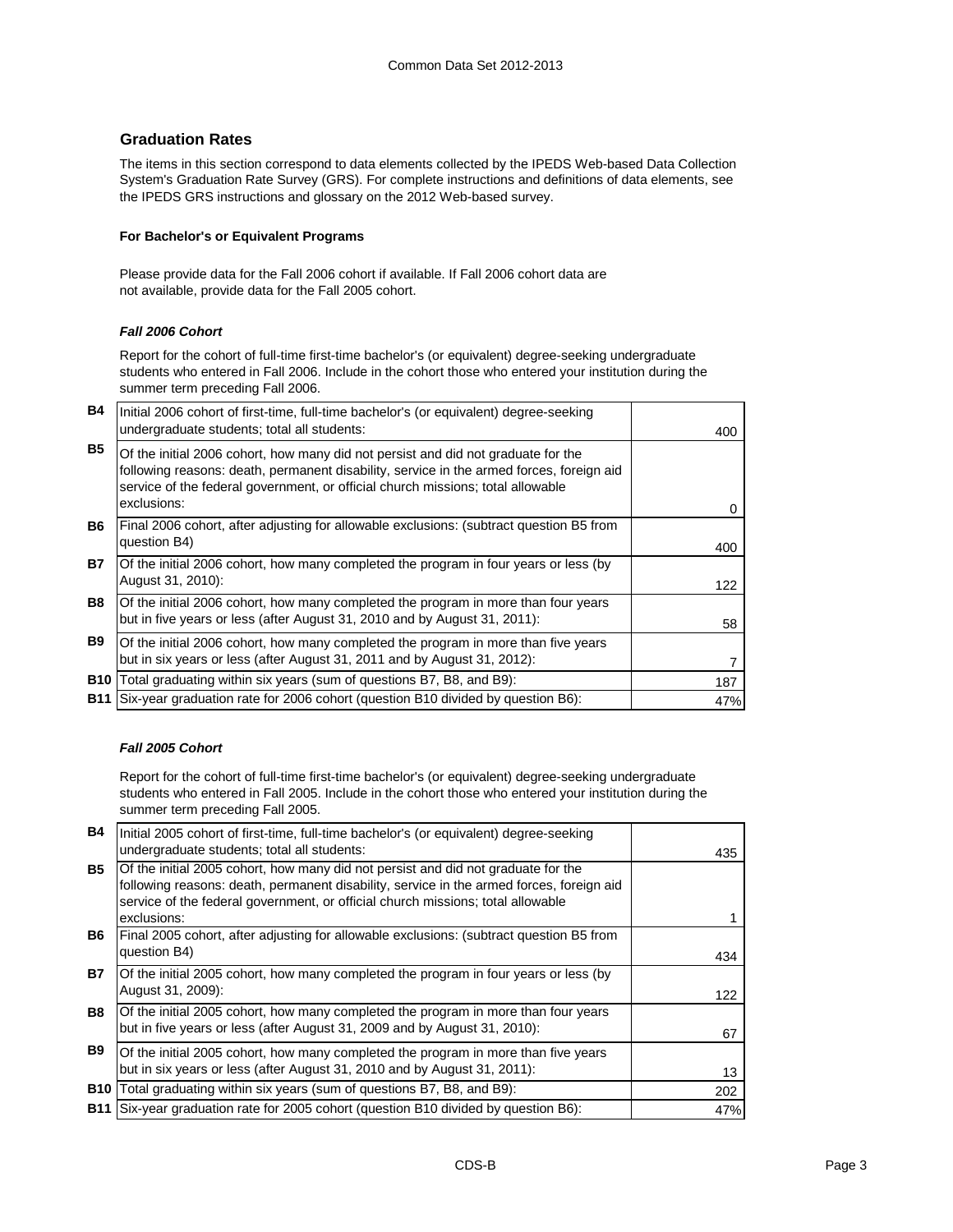#### **For Two-Year Institutions**

Please provide data for the 2009 cohort if available. If 2009 cohort data are not available, provide data for the 2008 cohort.

*2009 Cohort*

|            | <b>B12</b> Initial 2009 cohort, total of first-time, full-time degree/certificate-seeking students:                                                                                                                                                                                        |  |
|------------|--------------------------------------------------------------------------------------------------------------------------------------------------------------------------------------------------------------------------------------------------------------------------------------------|--|
|            | <b>B13</b> Of the initial 2009 cohort, how many did not persist and did not graduate for the<br>following reasons: death, permanent disability, service in the armed forces, foreign aid<br>service of the federal government, or official church missions; total allowable<br>exclusions: |  |
|            | <b>B14</b> Final 2009 cohort, after adjusting for allowable exclusions (Subtract question B13 from<br>question B12):                                                                                                                                                                       |  |
|            | <b>B15</b> Completers of programs of less than two years duration (total):                                                                                                                                                                                                                 |  |
|            | <b>B16</b> Completers of programs of less than two years within 150 percent of normal time:                                                                                                                                                                                                |  |
|            | <b>B17</b> Completers of programs of at least two but less than four years (total):                                                                                                                                                                                                        |  |
|            | <b>B18</b> Completers of programs of at least two but less than four-years within 150 percent of<br>normal time:                                                                                                                                                                           |  |
|            | <b>B19</b> Total transfers-out (within three years) to other institutions:                                                                                                                                                                                                                 |  |
| <b>B20</b> | Total transfers to two-year institutions:                                                                                                                                                                                                                                                  |  |
|            | <b>B21</b> Total transfers to four-year institutions:                                                                                                                                                                                                                                      |  |

#### *2008 Cohort*

| <b>B12</b> Initial 2008 cohort, total of first-time, full-time degree/certificate-seeking students:                                                                                      |          |
|------------------------------------------------------------------------------------------------------------------------------------------------------------------------------------------|----------|
| <b>B13</b> Of the initial 2008 cohort, how many did not persist and did not graduate for the<br>following reasons: death, permanent disability, service in the armed forces, foreign aid |          |
| service of the federal government, or official church missions; total allowable<br>exclusions:                                                                                           |          |
| <b>B14</b> Final 2008 cohort, after adjusting for allowable exclusions (Subtract question B13 from<br>question B12):                                                                     | $\Omega$ |
| <b>B15</b> Completers of programs of less than two years duration (total):                                                                                                               |          |
| <b>B16</b> Completers of programs of less than two years within 150 percent of normal time:                                                                                              |          |
| <b>B17</b> Completers of programs of at least two but less than four years (total):                                                                                                      |          |
| <b>B18</b> Completers of programs of at least two but less than four-years within 150 percent of<br>normal time:                                                                         |          |
| <b>B19</b> Total transfers-out (within three years) to other institutions:                                                                                                               |          |
| <b>B20</b> Total transfers to two-year institutions:                                                                                                                                     |          |
| <b>B21</b> Total transfers to four-year institutions:                                                                                                                                    |          |

#### **Retention Rates**

Report for the cohort of all full-time, first-time bachelor's (or equivalent) degree-seeking undergraduate students who entered in Fall 2011 (or the preceding summer term). The initial cohort may be adjusted for students who departed for the following reasons: death, permanent disability, service in the armed forces, foreign aid service of the federal government or official church missions. No other adjustments to the initial cohort should be made.

| <b>B22</b> For the cohort of all full-time bachelor's (or equivalent) degree-seeking undergraduate |     |
|----------------------------------------------------------------------------------------------------|-----|
| students who entered your institution as freshmen in Fall 2011 (or the preceding                   |     |
| summer term), what percentage was enrolled at your institution as of the date your                 |     |
| linstitution calculates its official enrollment in Fall 2012?                                      |     |
|                                                                                                    | 66% |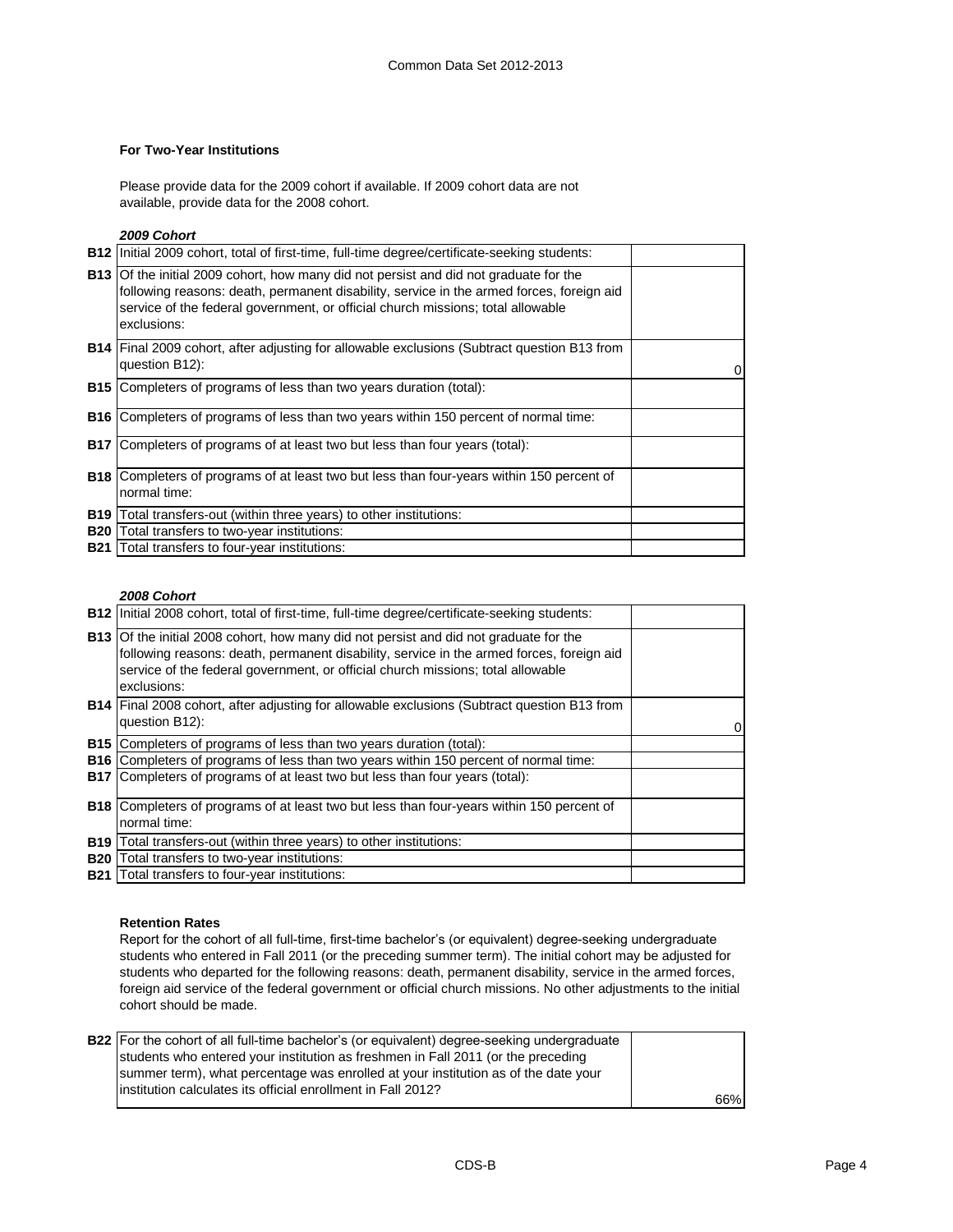# **C. FIRST-TIME, FIRST-YEAR (FRESHMAN) ADMISSION**

## **Applications**

**C1 First-time, first-year, (freshmen) students:** Provide the number of degree-seeking, first-time, first-year students who applied, were admitted, and enrolled (full- or part-time) in Fall 2012. Include early decision, early action, and students who began studies during summer in this cohort. Applicants should include only those students who fulfilled the requirements for consideration for admission (i.e., who completed actionable applications) and who have been notified of one of the following actions: admission, nonadmission, placement on waiting list, or application withdrawn (by applicant or institution). Admitted applicants should include wait-listed students who were subsequently offered admission.

| C <sub>1</sub> | Total first-time, first-year (freshman) men who applied               | 874        |
|----------------|-----------------------------------------------------------------------|------------|
| C <sub>1</sub> | Total first-time, first-year (freshman) women who applied             | 949        |
|                |                                                                       |            |
| C <sub>1</sub> | Total first-time, first-year (freshman) men who were admitted         | 484 l      |
| C <sub>1</sub> | Total first-time, first-year (freshman) women who were admitted       | 494        |
|                |                                                                       |            |
| C <sub>1</sub> | Total full-time, first-time, first-year (freshman) men who enrolled   | <b>223</b> |
| C <sub>1</sub> | Total part-time, first-time, first-year (freshman) men who enrolled   |            |
|                |                                                                       |            |
| C <sub>1</sub> | Total full-time, first-time, first-year (freshman) women who enrolled | 170I       |
| C <sub>1</sub> | Total part-time, first-time, first-year (freshman) women who enrolled |            |
|                |                                                                       |            |

**C2 Freshman wait-listed students (students who met admission requirements but whose final admission was contingent on space availability)**

|                |                                                                                                                                                                                                                                                                                                                                    | Yes | No |
|----------------|------------------------------------------------------------------------------------------------------------------------------------------------------------------------------------------------------------------------------------------------------------------------------------------------------------------------------------|-----|----|
| C <sub>2</sub> | Do you have a policy of placing students on a waiting list?                                                                                                                                                                                                                                                                        |     |    |
| C <sub>2</sub> | yes, please answer the questions below for Fall 2012 admissions:<br>-lf                                                                                                                                                                                                                                                            |     |    |
| C <sub>2</sub> | Number of qualified applicants offered a placed on waiting list                                                                                                                                                                                                                                                                    |     |    |
| C <sub>2</sub> | Number accepting a place on the waiting list                                                                                                                                                                                                                                                                                       |     |    |
|                | <b>C2</b> Number of wait-listed students admitted                                                                                                                                                                                                                                                                                  |     |    |
|                | $\mathbf{A}$ $\mathbf{A}$ $\mathbf{A}$ $\mathbf{B}$ $\mathbf{A}$ $\mathbf{B}$ $\mathbf{A}$ $\mathbf{B}$ $\mathbf{A}$ $\mathbf{B}$ $\mathbf{A}$ $\mathbf{B}$ $\mathbf{A}$ $\mathbf{B}$ $\mathbf{A}$ $\mathbf{B}$ $\mathbf{A}$ $\mathbf{B}$ $\mathbf{A}$ $\mathbf{B}$ $\mathbf{A}$ $\mathbf{B}$ $\mathbf{A}$ $\mathbf{B}$ $\mathbf{$ |     |    |

- **C2** Is your waiting list ranked?
- **C2** If yes, do you release that information to students?
- **C2** Do you release that information to school counselors?

## **Admission Requirements**

**C3 High school completion requirement**

| C <sub>3</sub> | High school diploma is required and GED is<br>accepted     |  |
|----------------|------------------------------------------------------------|--|
| C <sub>3</sub> | High school diploma is required and GED is not<br>accepted |  |
| C <sub>3</sub> | High school diploma or equivalent is not required          |  |
|                |                                                            |  |

**C4 Does your institution require or recommend a general college-preparatory program for degreeseeking students?**

| C4             | <b>IRequire</b>               |  |
|----------------|-------------------------------|--|
|                | <b>C4</b> Recommend           |  |
| C <sub>4</sub> | Neither require nor recommend |  |

**C5 Distribution of high school units required and/or recommended.** Specify the distribution of academic high school course units required and/or recommended of all or most degree-seeking students using Carnegie units (one unit equals one year of study or its equivalent). If you use a different system for calculating units, please convert.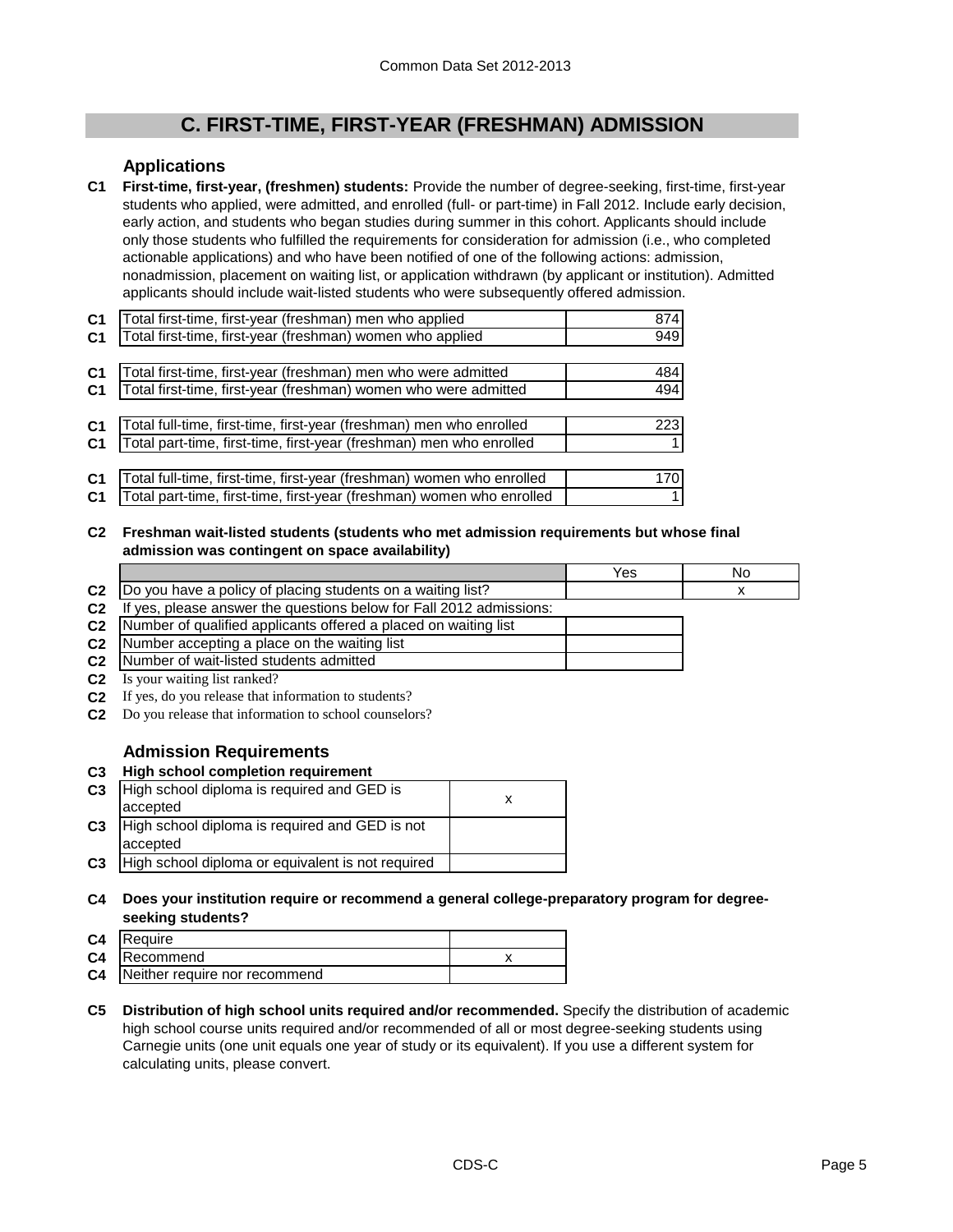| C <sub>5</sub> |                                                                  | <b>Units</b>    | <b>Units</b> |
|----------------|------------------------------------------------------------------|-----------------|--------------|
|                |                                                                  | <b>Required</b> | Recommended  |
| C <sub>5</sub> | Total academic units                                             | 26              |              |
| C <sub>5</sub> | English                                                          | 4               |              |
| C <sub>5</sub> | <b>Mathematics</b>                                               | 4               |              |
| C <sub>5</sub> | Science                                                          | 4               |              |
| C <sub>5</sub> | Of these, units that must be                                     |                 |              |
|                | lab                                                              |                 |              |
| C <sub>5</sub> | Foreign language                                                 | $\mathcal{P}$   |              |
| C <sub>5</sub> | Social studies                                                   | 4               |              |
| C <sub>5</sub> | History                                                          |                 |              |
| C <sub>5</sub> | Academic electives                                               | 5.5             |              |
| C <sub>5</sub> | <b>Computer Science</b>                                          |                 |              |
| C <sub>5</sub> | Visual/Performing Arts                                           |                 |              |
| C <sub>5</sub> | Other (specify)                                                  | 1.5             |              |
|                | 1 unit of Physical Education & 0.5 units of Speech Communication |                 |              |

## **Basis for Selection**

**C6** Do you have an open admission policy, under which virtually all secondary school graduates or students with GED equivalency diplomas are admitted without regard to academic record, test scores, or other qualifications? If so, check which applies:

| C <sub>6</sub> | Open admission policy as described above for all students         |  |
|----------------|-------------------------------------------------------------------|--|
| C6             | Open admission policy as described above for most students, but-- |  |
| C <sub>6</sub> | selective admission for out-of-state students                     |  |
| C <sub>6</sub> | selective admission to some programs                              |  |
| C6             | other (explain)                                                   |  |
|                |                                                                   |  |

#### **C7 Relative importance of each of the following academic and nonacademic factors in first-time, firstyear, degree-seeking (freshman) admission decisions.**

| C7             |                                     | <b>Very Important</b> | Important      | <b>Considered</b> | <b>Not Considered</b> |
|----------------|-------------------------------------|-----------------------|----------------|-------------------|-----------------------|
| C7             | <b>Academic</b>                     |                       |                |                   |                       |
| C <sub>7</sub> | Rigor of secondary school<br>record |                       | $\pmb{\times}$ |                   |                       |
| C7<br>C7       | Class rank                          | X                     |                |                   |                       |
|                |                                     | X                     |                |                   |                       |
|                | Academic GPA                        |                       |                |                   |                       |
| C7             | Standardized test scores            | x                     |                |                   |                       |
| C7             | <b>Application Essay</b>            |                       |                |                   | X                     |
| C7             | Recommendation(s)                   |                       | X              |                   |                       |
| C7             | Nonacademic                         |                       |                |                   |                       |
| C7             | Interview                           |                       |                |                   | X                     |
| C7             | <b>Extracurricular activities</b>   |                       |                | X                 |                       |
| C7             | Talent/ability                      |                       | X              |                   |                       |
| C7             | Character/personal qualities        |                       | X              |                   |                       |
| C7             | First generation                    |                       |                |                   | X                     |
| C <sub>7</sub> | Alumni/ae relation                  |                       |                | X                 |                       |
| C7             | Geographical residence              |                       |                |                   | X                     |
| C7             | State residency                     |                       |                |                   | $\mathsf{x}$          |
| C7             | Religious<br>affiliation/commitment |                       |                | X                 |                       |
| C7             | Racial/ethnic status                |                       |                |                   | X                     |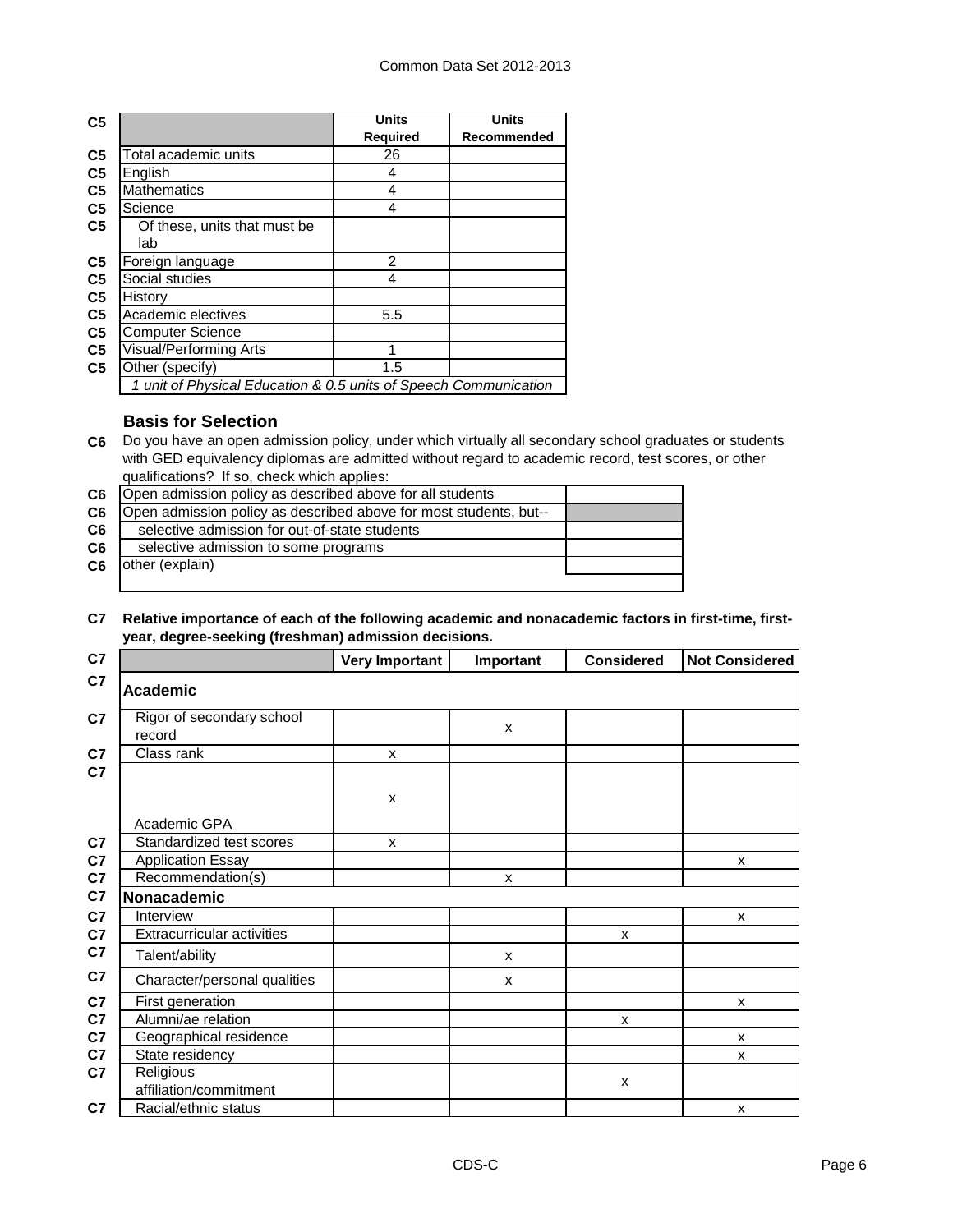| 07<br>vı | /olunteer work                |  |  |
|----------|-------------------------------|--|--|
| 07<br>v, | /ork<br>experience            |  |  |
| 07<br>v1 | Level of applicant's interest |  |  |

## **SAT and ACT Policies**

**C8 Entrance exams** 

|                                                                            | Yes | No |
|----------------------------------------------------------------------------|-----|----|
| <b>C8A</b> Does your institution make use of SAT, ACT, or SAT Subject Test |     |    |
| scores in admission decisions for first-time, first-year, degree-          |     |    |
| seeking applicants?                                                        |     |    |

**C8A** If yes, place check marks in the appropriate boxes below to reflect your institution's policies for use in admission for Fall 2014.

| C8A |                                         | <b>ADMISSION</b> |           |                         |                                        |                           |  |
|-----|-----------------------------------------|------------------|-----------|-------------------------|----------------------------------------|---------------------------|--|
| C8A |                                         | Require          | Recommend | <b>Require for Some</b> | <b>Consider if</b><br><b>Submitted</b> | <b>Not</b><br><b>Used</b> |  |
|     | C8A SAT or ACT                          |                  |           |                         |                                        |                           |  |
|     | <b>C8A ACT only</b>                     |                  |           |                         |                                        |                           |  |
|     | C8A SAT only                            |                  |           |                         |                                        |                           |  |
|     | <b>C8A</b> SAT and SAT Subject Tests or |                  |           |                         |                                        |                           |  |
|     | ACT                                     |                  |           |                         |                                        |                           |  |
|     | <b>C8A SAT Subject Tests only</b>       |                  |           |                         |                                        |                           |  |

**C8B** If your institution will make use of the ACT in admission decisions for first-time, first-year, degree-seeking applicants for Fall 2014, please indicate which ONE of the following applies: (regardless of whether the writing score will be used in the admissions process):

**C8B** ACT with Writing Component required **ACT 100 AM RES** 2008

**C8B** ACT with Writing component recommended

| x |
|---|
|   |
|   |

**C8B** ACT with or without Writing component accepted

**C8C** Please indicate how your institution will use the SAT or ACT writing component; check all that apply:

| C8C |                          |
|-----|--------------------------|
|     | <b>C8C</b> For admission |

| COC T ICASC INDICATE HOW YOUL INSTITUTION WILL USE THE OAT OF ACT WHILH YOU IDONCHI, CHECK AIL THAT APPLY. |                  |                  |
|------------------------------------------------------------------------------------------------------------|------------------|------------------|
| C8C.                                                                                                       | <b>SAT</b> essay | <b>ACT</b> essay |
| C8C For admission                                                                                          |                  |                  |
| <b>C8C</b> For placement                                                                                   |                  |                  |
| <b>C8C</b> For advising                                                                                    |                  |                  |
| C8C In place of an application essay                                                                       |                  |                  |
| C8C As a validity check on the application essay                                                           |                  |                  |
| C8C No college policy as of now                                                                            |                  |                  |
| C8C Not using essay component                                                                              |                  |                  |
|                                                                                                            |                  |                  |

**C8D In addition**, does your institution use applicants' test scores for academic advising?

| C8E Latest date by which SAT or ACT scores must be received for fall- | 8/15 |
|-----------------------------------------------------------------------|------|
| term admission                                                        |      |
| C8E Latest date by which SAT Subject Test scores must be received for |      |
| fall-term admission                                                   | n/a  |

**C8F** If necessary, use this space to clarify your test policies (e.g., if tests are recommended for some students, or if tests are not required of some students):

**C8F C8G** Please indicate which tests your institution uses for placement (e.g., state tests):

**C8D** No

| C8G SAT |                              |  |  |
|---------|------------------------------|--|--|
| C8G ACT |                              |  |  |
|         | <b>C8G</b> SAT Subject Tests |  |  |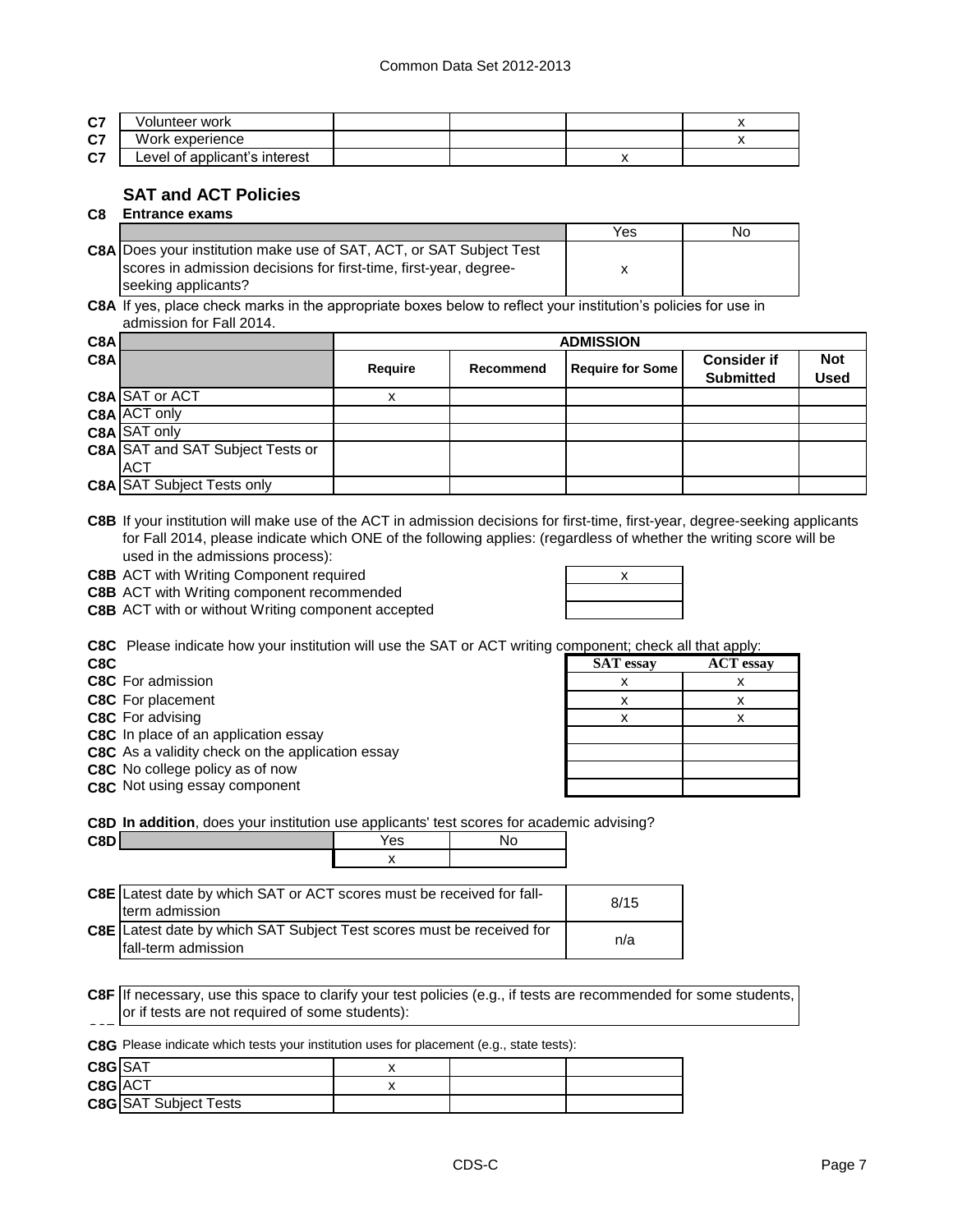| C8G AP |                                  |  |  |
|--------|----------------------------------|--|--|
|        | C8G CLEP                         |  |  |
|        | <b>C8G</b> Institutional Exam    |  |  |
|        | <b>C8G</b> State Exam (specify): |  |  |

## **Freshman Profile**

Provide percentages for ALL enrolled, degree-seeking, full-time and part-time, first-time, first-year (freshman) students enrolled in Fall 2012, including students who began studies during summer, international students/nonresident aliens, and students admitted under special arrangements.

**C9 Percent and number of first-time, first-year (freshman) students enrolled in Fall 2012 who submitted national standardized (SAT/ACT) test scores. Include information for ALL enrolled, degree-seeking, first-time, first-year (freshman) students who submitted test scores.** Do not include partial test scores (e.g., mathematics scores but not critical reading for a category of students) or combine other standardized test results (such as TOEFL) in this item. Do not convert SAT scores to ACT scores and vice versa. The 25th percentile is the score that 25 percent scored at or below; the 75th percentile score is the one that 25 percent scored at or above.

| C9             | Percent submitting SAT scores                                                                                |                      | 68% Number submitting SAT scores | 269                |     |
|----------------|--------------------------------------------------------------------------------------------------------------|----------------------|----------------------------------|--------------------|-----|
| C <sub>9</sub> | Percent submitting ACT scores                                                                                |                      | 72% Number submitting ACT scores |                    | 286 |
|                |                                                                                                              |                      |                                  |                    |     |
| C <sub>9</sub> |                                                                                                              | 25th Percentile      | 75th Percentile                  |                    |     |
| C9             | <b>SAT Critical Reading</b>                                                                                  | 450                  | 560                              |                    |     |
| C <sub>9</sub> | <b>SAT Math</b>                                                                                              | 470                  | 590                              |                    |     |
|                | <b>SAT Writing</b>                                                                                           | 430                  | 550                              |                    |     |
|                | <b>SAT Essay</b>                                                                                             |                      |                                  |                    |     |
| C9             | <b>ACT Composite</b>                                                                                         | 20                   | 25                               |                    |     |
| C9             | <b>ACT Math</b>                                                                                              | 19                   | 25                               |                    |     |
| C9             | <b>ACT English</b>                                                                                           | 18                   | 25                               |                    |     |
| C9             | <b>ACT Writing</b>                                                                                           | 18                   | 23                               |                    |     |
| C9             | Percent of first-time, first-year (freshman) students with scores in each range:                             |                      |                                  |                    |     |
| C9             |                                                                                                              | <b>SAT Critical</b>  |                                  |                    |     |
|                |                                                                                                              | Reading              | <b>SAT Math</b>                  | <b>SAT Writing</b> |     |
| C9             | 700-800                                                                                                      | 2.97%                | 3.35%                            | 2.97%              |     |
| C <sub>9</sub> | 600-699                                                                                                      | 16.73%               | 21.19%                           | 9.67%              |     |
| C <sub>9</sub> | 500-599                                                                                                      | 39.41%               | 37.92%                           | 33.09%             |     |
| C <sub>9</sub> | 400-499                                                                                                      | 29.74%               | 33.83%                           | 39.41%             |     |
| C <sub>9</sub> | 300-399                                                                                                      | 10.41%               | 3.71%                            | 14.12%             |     |
| C9             | 200-299                                                                                                      | 0.74%                | 0.00%                            | 0.74%              |     |
|                | Totals should = $100\%$                                                                                      | 100.00%              | 100.00%                          | 100.00%            |     |
| C9             |                                                                                                              | <b>ACT Composite</b> | <b>ACT English</b>               | <b>ACT Math</b>    |     |
| C9             | 30-36                                                                                                        | 6.29%                | 7.34%                            | 4.55%              |     |
| C <sub>9</sub> | 24-29                                                                                                        | 31.82%               | 30.07%                           | 38.11%             |     |
| C <sub>9</sub> | 18-23                                                                                                        | 54.20%               | 42.31%                           | 44.40%             |     |
| C <sub>9</sub> | $12 - 17$                                                                                                    | 7.69%                | 19.58%                           | 12.24%             |     |
| C9             | $6 - 11$                                                                                                     | 0.00%                | 0.70%                            | 0.00%              |     |
| C9             | Below 6                                                                                                      | 0.00%                | 0.00%                            | 0.70%              |     |
|                | Totals should = 100%                                                                                         | 100.00%              | 100.00%                          | 100.00%            |     |
|                | C10 Percent of all degree-seeking, first-time, first-year (freshman) students who had high school class rank |                      |                                  |                    |     |
|                |                                                                                                              |                      |                                  |                    |     |

within each of the following ranges (report information for those students from whom you collected high school rank information).

| <b>C10</b> Percent in top tenth of high school graduating class        | 24% |                           |
|------------------------------------------------------------------------|-----|---------------------------|
| C <sub>10</sub> Percent in top quarter of high school graduating class | 54% |                           |
| <b>C10</b> Percent in top half of high school graduating class         |     | 83% Top half +            |
| <b>C10</b> Percent in bottom half of high school graduating class      |     | 17% bottom half = $100\%$ |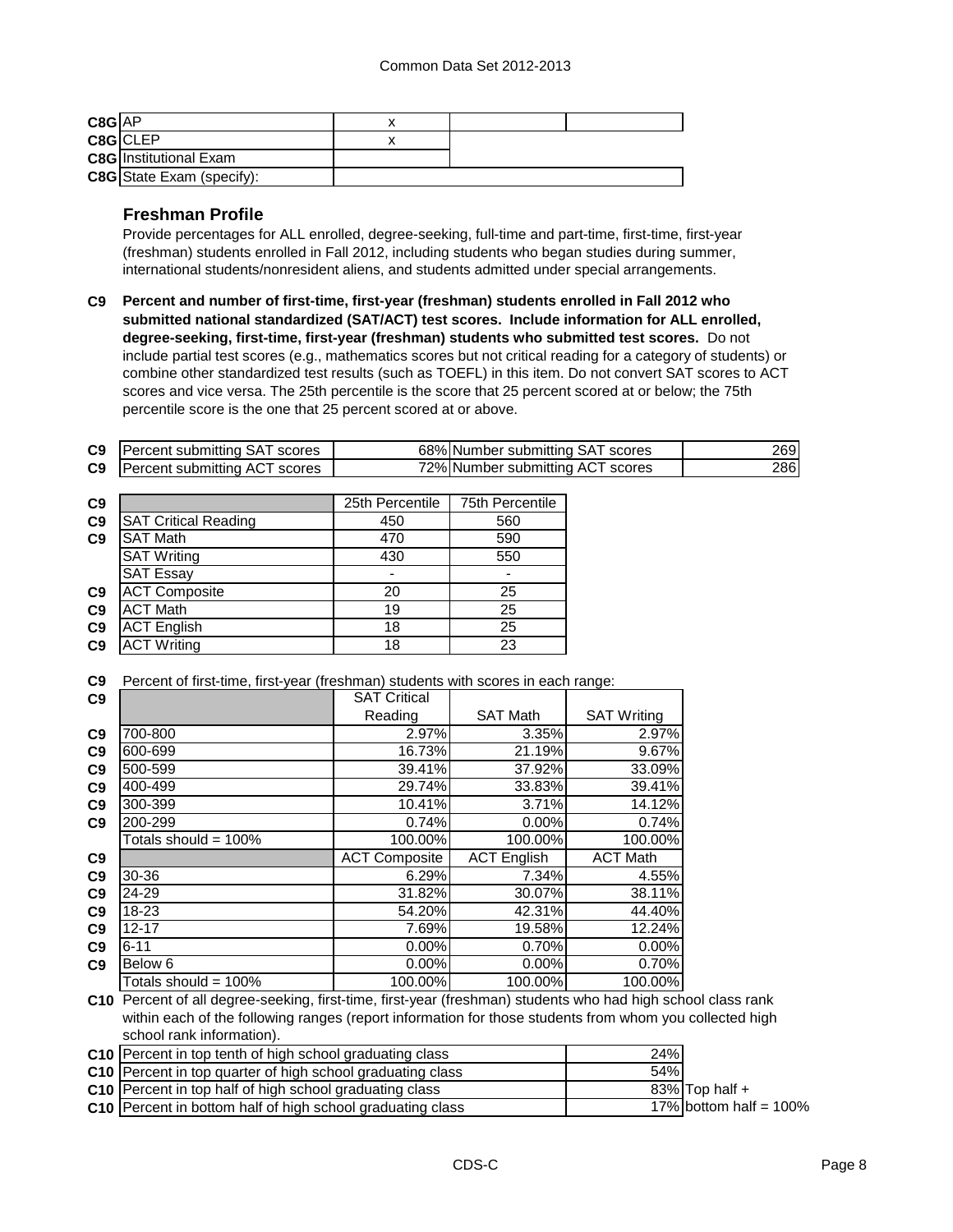| C10 Percent in bottom quarter of high school graduating class                             | 3% |     |
|-------------------------------------------------------------------------------------------|----|-----|
| C10 Percent of total first-time, first-year (freshmen) students who submitted high school |    |     |
| Iclass rank:                                                                              |    | 84% |

**C11** Percentage of all enrolled, degree-seeking, first-time, first-year (freshman) students who had high school grade-point averages within each of the following ranges (using 4.0 scale). Report information only for those students from whom you collected high school GPA.

|                 | C11 Percent who had GPA of 3.75 and higher    | 51.16%  |
|-----------------|-----------------------------------------------|---------|
|                 | C11 Percent who had GPA between 3.50 and 3.74 | 18.09%  |
|                 | C11 Percent who had GPA between 3.25 and 3.49 | 11.11%  |
|                 | C11 Percent who had GPA between 3.00 and 3.24 | 9.56%   |
|                 | C11 Percent who had GPA between 2.50 and 2.99 | 7.24%   |
|                 | C11 Percent who had GPA between 2.0 and 2.49  | 2.58%   |
| C <sub>11</sub> | Percent who had GPA between 1.0 and 1.99      | 0.26%   |
|                 | C11 Percent who had GPA below 1.0             | 0.00%   |
|                 | Totals should = 100%                          | 100.00% |
|                 |                                               |         |

| C12 Average high school GPA of all degree-seeking, first-time, first-year<br>(freshman) students who submitted GPA: | 3.61   |
|---------------------------------------------------------------------------------------------------------------------|--------|
| C12 Percent of total first-time, first-year (freshman) students who                                                 |        |
| submitted high school GPA:                                                                                          | 98.00% |

# **Admission Policies**

# **C13 Application Fee**

| C <sub>13</sub> |                                                             | Yes     | No |
|-----------------|-------------------------------------------------------------|---------|----|
|                 | C13 Does your institution have an<br>application fee?       |         |    |
|                 | C13 Amount of application fee:                              | \$50.00 |    |
| C <sub>13</sub> |                                                             | Yes     | N٥ |
|                 | C13 Can it be waived for applicants<br>with financial need? |         |    |

**C13** If you have an application fee and an on-line application option,

| C13 Same fee: |  |
|---------------|--|
| $C13$ Free:   |  |
| C13 Reduced:  |  |

| C <sub>13</sub> |                                                                                     | Yes |  |
|-----------------|-------------------------------------------------------------------------------------|-----|--|
|                 | C13 Can on-line application fee be<br>waived for applicants with<br>financial need? |     |  |

### **C14 Application closing date**

| C <sub>14</sub> |                                      | Yes | No |     |    |
|-----------------|--------------------------------------|-----|----|-----|----|
|                 | C14   Does your institution have an  |     |    |     |    |
|                 | application closing date?            |     | х  |     |    |
|                 | C14 Application closing date (fall): |     |    |     |    |
|                 | C14 Priority date:                   |     |    |     |    |
|                 |                                      |     |    |     |    |
| C <sub>15</sub> |                                      |     |    | Yes | No |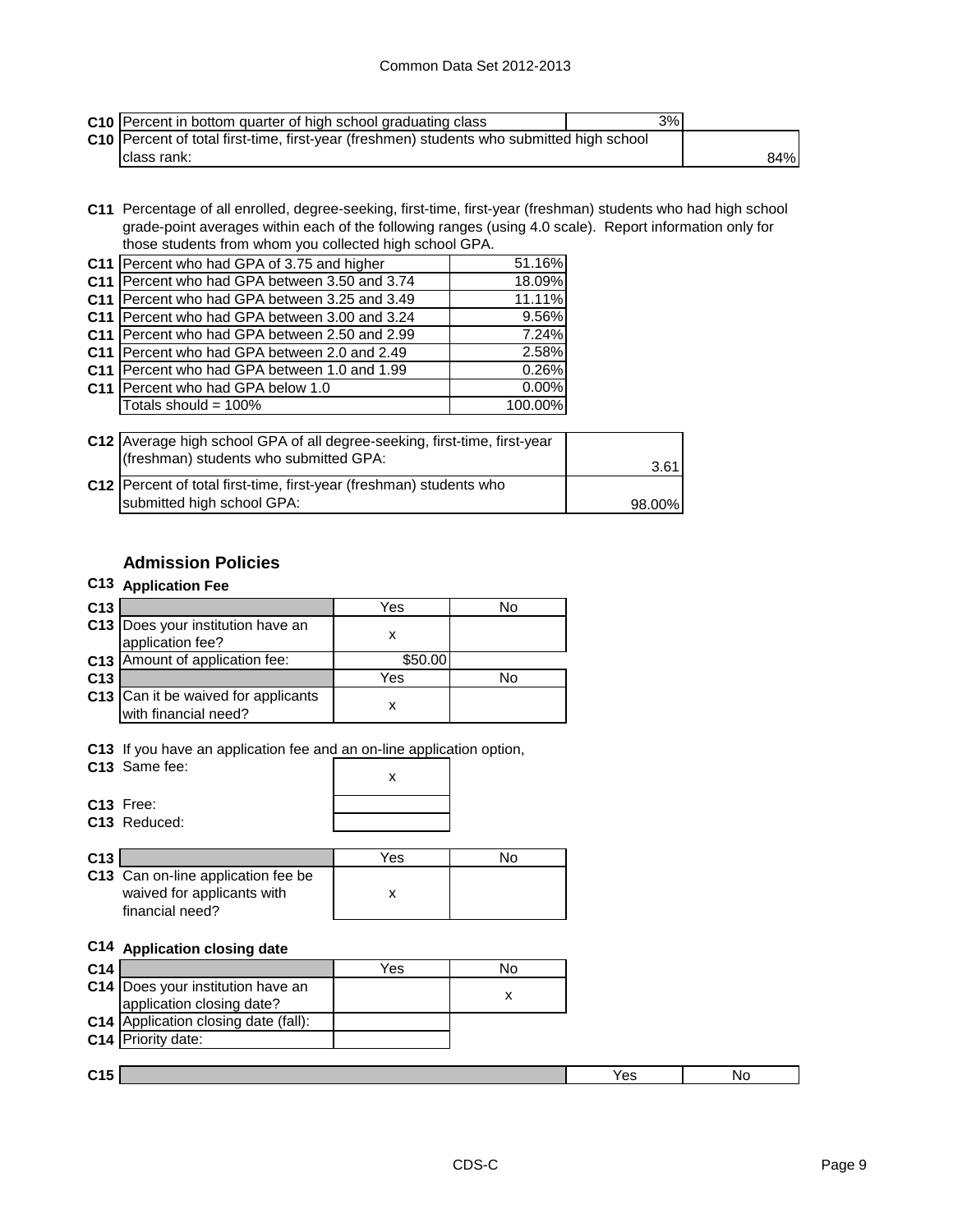| C15 Are first-time, first-year students accepted for terms other than |  |
|-----------------------------------------------------------------------|--|
| <b>Ithe fall?</b>                                                     |  |

#### **C16 Notification to applicants of admission decision sent** *(fill in one only)*

| C16 On a rolling basis beginning<br>(data): | 9/1 |
|---------------------------------------------|-----|
| $C16$ By (date):                            |     |
| C16 Other:                                  |     |
|                                             |     |

#### **C17 Reply policy for admitted applicants** *(fill in one only)*

| C <sub>17</sub> | Must reply by (date):                  |   |        |
|-----------------|----------------------------------------|---|--------|
| C <sub>17</sub> | No set date:                           | х |        |
|                 | C17 Must reply by May 1 or within      |   |        |
|                 | weeks if notified                      |   |        |
|                 | thereafter                             |   |        |
| C <sub>17</sub> | Other:                                 |   |        |
|                 |                                        |   |        |
| C <sub>17</sub> | Deadline for housing deposit (MM/DD):  |   | none   |
| C <sub>17</sub> | Amount of housing deposit:             |   | 100.00 |
| C <sub>17</sub> | Refundable if student does not enroll? |   |        |
| C <sub>17</sub> | Yes, in full                           | х |        |
| C <sub>17</sub> | Yes, in part                           |   |        |
| C <sub>17</sub> | No                                     |   |        |

#### **C18 Deferred admission**

| C <sub>18</sub> |                                                                                        |           | Yes | No |
|-----------------|----------------------------------------------------------------------------------------|-----------|-----|----|
|                 | C18   Does your institution allow students to postpone enrollment after<br>ladmission? |           |     |    |
|                 | <b>C18</b> If yes, maximum period of postponement:                                     | 12 months |     |    |

#### **C19 Early admission of high school students**

| C <sub>19</sub> |                                                                              | Yes | Nο |
|-----------------|------------------------------------------------------------------------------|-----|----|
|                 | C19 Does your institution allow high school students to enroll as full-time, |     |    |
|                 | first-time, first-year (freshman) students one year or more before           |     |    |
|                 | high school graduation?                                                      |     |    |
|                 |                                                                              |     |    |

Question removed from CDS.

**C20 Common Application Question removed from CDS.** (Initiated during 2006-2007 cycle)

## **Early Decision and Early Action Plans**

|                 | C <sub>21</sub> Early Decision                                                                                                                                                                                                                                                                                                                  |     |    |
|-----------------|-------------------------------------------------------------------------------------------------------------------------------------------------------------------------------------------------------------------------------------------------------------------------------------------------------------------------------------------------|-----|----|
| C <sub>21</sub> |                                                                                                                                                                                                                                                                                                                                                 | Yes | No |
|                 | C21 Does your institution offer an early decision plan (an admission plan<br>that permits students to apply and be notified of an admission<br>decision well in advance of the regular notification date and that asks<br>students to commit to attending if accepted) for first-time, first-year<br>(freshman) applicants for fall enrollment? |     | х  |
|                 | C21 If "yes," please complete the following:                                                                                                                                                                                                                                                                                                    |     |    |
|                 | C21 First or only early decision plan closing date                                                                                                                                                                                                                                                                                              |     |    |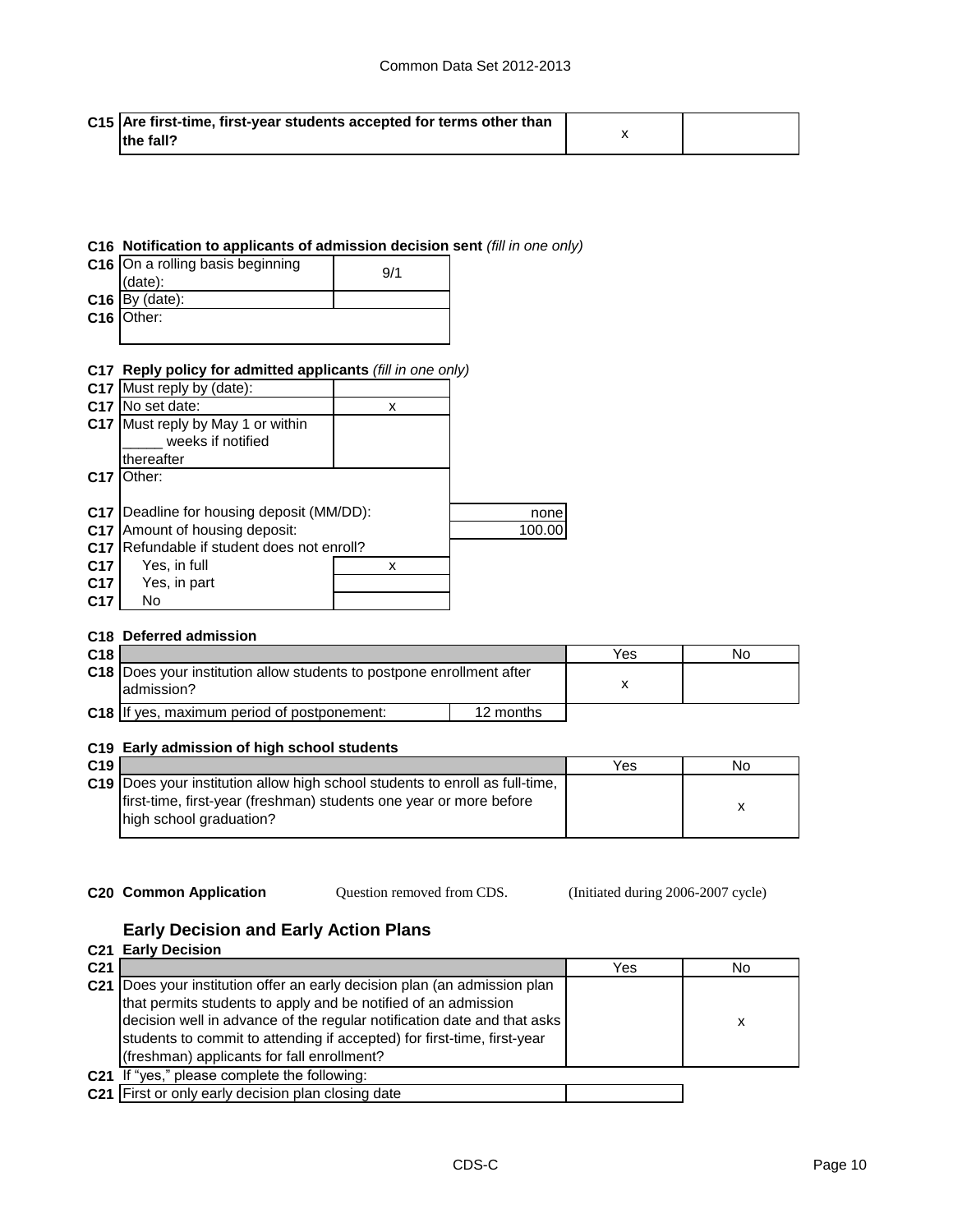| C21 First or only early decision plan notification date                       |  |
|-------------------------------------------------------------------------------|--|
| <b>C21</b> Other early decision plan closing date                             |  |
| C21 Other early decision plan notification date                               |  |
| C21 For the Fall 2012 entering class:                                         |  |
| <b>C21</b> Number of early decision applications received by your institution |  |
| C21 Number of applicants admitted under early decision plan                   |  |
| C21 Please provide significant details about your early decision plan:        |  |
|                                                                               |  |
|                                                                               |  |
| C22 Early action                                                              |  |

| C <sub>22</sub> |                                                                                                                                                                                                                    | Yes   | No |
|-----------------|--------------------------------------------------------------------------------------------------------------------------------------------------------------------------------------------------------------------|-------|----|
|                 | C22  Do you have a nonbinding early action plan whereby students are<br>notified of an admission decision well in advance of the regular<br>notification date but do not have to commit to attending your college? | х     |    |
|                 | C22 If "yes," please complete the following:                                                                                                                                                                       |       |    |
|                 | C22 Early action closing date                                                                                                                                                                                      | 12/14 |    |
|                 | C22 Early action notification date                                                                                                                                                                                 | 12/14 |    |

**C22** Is your early action plan a "restrictive" plan under which you limit students from applying to other early plans?

| <b>C22</b> | es |  |
|------------|----|--|
| <b>C22</b> |    |  |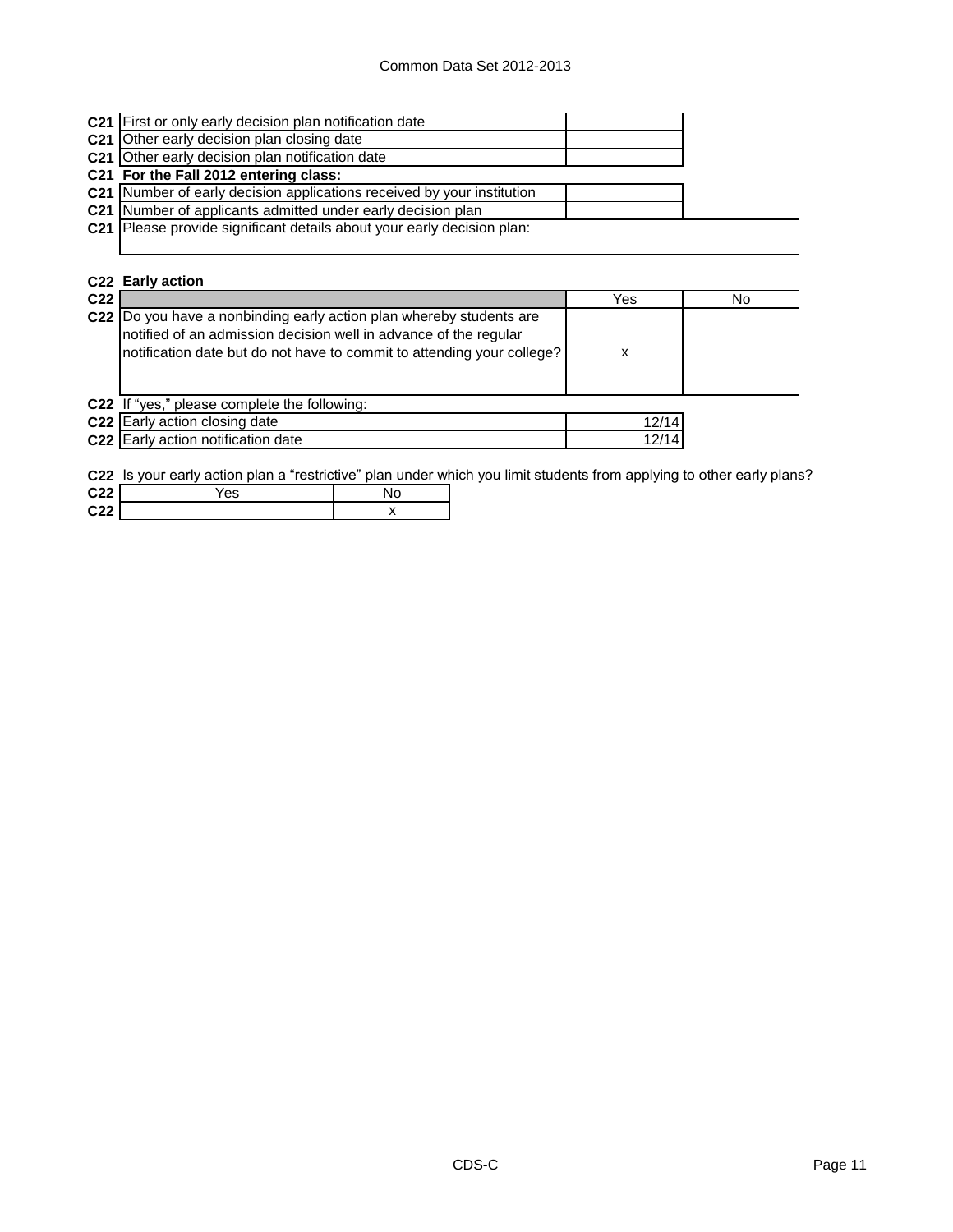# **D. TRANSFER ADMISSION**

# **Fall Applicants**

| D <sub>1</sub> |                                                                                                                                                             | Yes | No |
|----------------|-------------------------------------------------------------------------------------------------------------------------------------------------------------|-----|----|
| D1             | Does your institution enroll transfer students? (If no,<br>please skip to Section E)                                                                        |     |    |
| D1             | If yes, may transfer students earn advanced standing credit<br>by transferring credits earned from course work completed<br>at other colleges/universities? |     |    |

**D2** Provide the number of students who applied, were admitted, and enrolled as degree-seeking transfer students in Fall 2012.

| D <sub>2</sub> |       | Applicants | Admitted   | Enrolled   |
|----------------|-------|------------|------------|------------|
|                |       |            | Applicants | Applicants |
| D <sub>2</sub> | Men   | 197        | 123        | 91         |
| D <sub>2</sub> | Women | 197        | 133        | 79         |
| D <sub>2</sub> | 'otal | 394        | 256        | 170        |

# **Application for Admission**

**D3** Indicate terms for which transfers may enroll:

| D <sub>3</sub> | Fall   | × |
|----------------|--------|---|
| D <sub>3</sub> | Winter |   |
| D <sub>3</sub> | Spring | × |
| D <sub>3</sub> | Summer |   |

| D4 |                                                                                                                         | Yes | N٥ |
|----|-------------------------------------------------------------------------------------------------------------------------|-----|----|
| D4 | Must a transfer applicant have a minimum number of<br>credits completed or else must apply as an entering<br>lfreshman? | x   |    |
| D4 | If yes, what is the minimum number of credits and the unit<br>of measure?                                               | 24  |    |

**D5** Indicate all items required of transfer students to apply for admission:

| D <sub>5</sub> |                                                         | Required of All | Recommended<br>of All | Recommended<br>of Some | Required of Some | Not Required |
|----------------|---------------------------------------------------------|-----------------|-----------------------|------------------------|------------------|--------------|
| D <sub>5</sub> | High school transcript                                  |                 |                       |                        |                  |              |
| D <sub>5</sub> | College transcript(s)                                   |                 |                       |                        |                  |              |
| D <sub>5</sub> | Essay or personal<br>statement                          |                 |                       |                        | х                |              |
| D5             | Interview                                               |                 |                       |                        |                  |              |
| D <sub>5</sub> | Standardized test scores                                |                 |                       |                        |                  |              |
| D <sub>5</sub> | Statement of good standing<br>from prior institution(s) |                 |                       |                        | х                |              |

| <b>D6</b> If a minimum high school grade point average is required of |      |
|-----------------------------------------------------------------------|------|
| transfer applicants, specify (on a 4.0 scale):                        | 2.00 |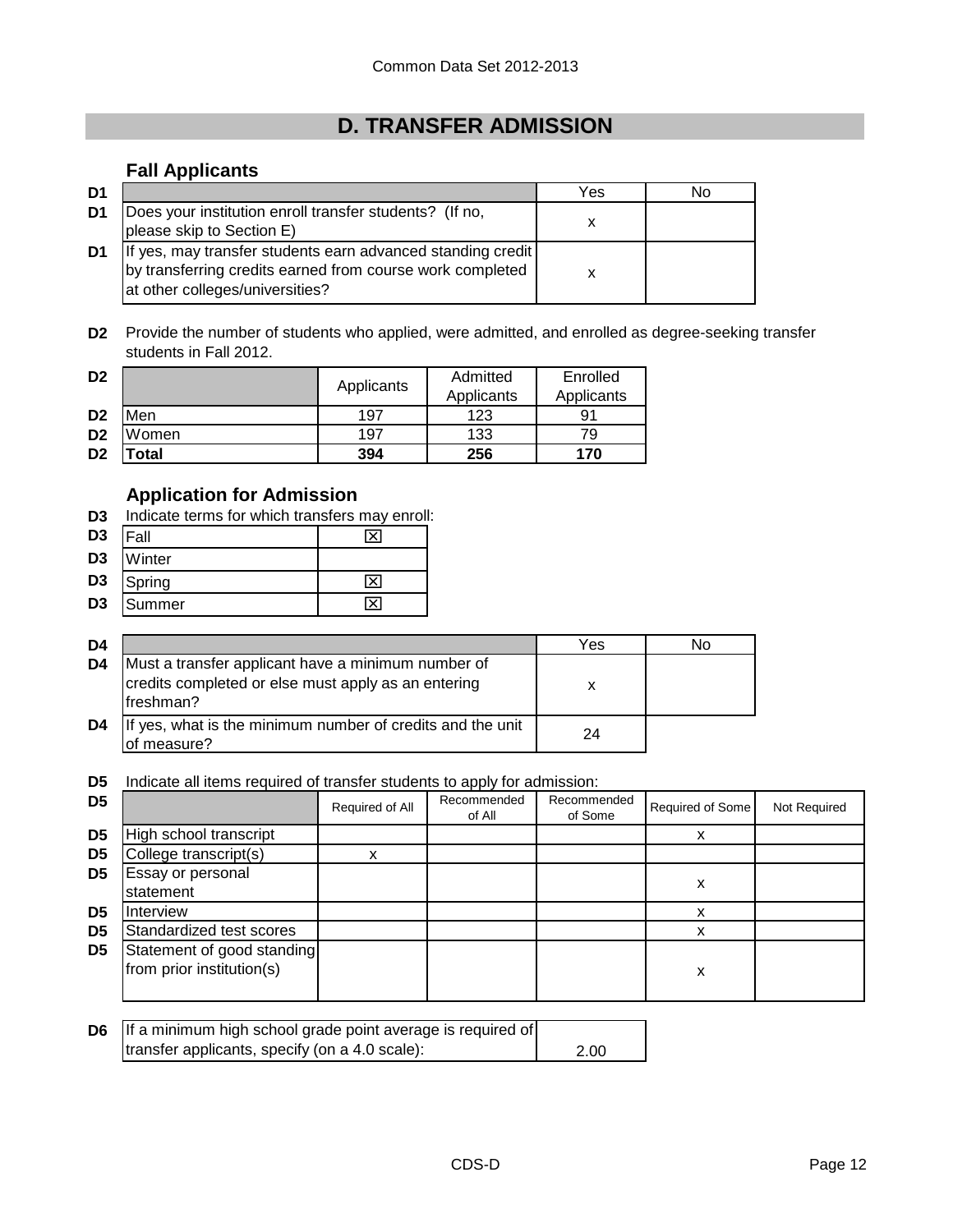#### Common Data Set 2012-2013

| <b>D7</b> If a minimum college grade point average is required of |      |
|-------------------------------------------------------------------|------|
| transfer applicants, specify (on a 4.0 scale):                    | 2.00 |

**D8** List any other application requirements specific to transfer applicants: Transfer students must submit their final high school transcripts and official ACT or SAT scores if they have less than 24 transferable hours.

**D9** List application priority, closing, notification, and candidate reply dates for transfer students. If applications are reviewed on a continuous or rolling basis, place a check mark in the "Rolling admission" column.

| D <sub>9</sub> |        | <b>Priority Date</b> | <b>Closing Date</b> | <b>Notification Date</b> | <b>Reply Date</b> | <b>Rolling</b><br><b>Admission</b> |
|----------------|--------|----------------------|---------------------|--------------------------|-------------------|------------------------------------|
| D <sub>9</sub> | Fall   |                      |                     |                          |                   |                                    |
| D <sub>9</sub> | Winter |                      |                     |                          |                   |                                    |
| D <sub>9</sub> | Spring |                      |                     |                          |                   |                                    |
| D <sub>9</sub> | Summer |                      |                     |                          |                   |                                    |

| <b>D10</b> |                                                                 | Yes | No |
|------------|-----------------------------------------------------------------|-----|----|
|            | <b>D10</b> Does an open admission policy, if reported, apply to |     |    |
|            | Itransfer students?                                             |     |    |

**D11** Describe additional requirements for transfer admission, if applicable:

## **Transfer Credit Policies**

| <b>D12</b> Report the lowest grade earned for any course that may be |  |
|----------------------------------------------------------------------|--|
| transferred for credit:                                              |  |

| D <sub>13</sub> |                                                             | Number | Unit Type |
|-----------------|-------------------------------------------------------------|--------|-----------|
|                 | <b>D13</b> Maximum number of credits or courses that may be | 66     | semester  |
|                 | transferred from a two-year institution:                    |        | hours     |

| D <sub>14</sub> |                                                                                                                       | Number | Unit Type         |
|-----------------|-----------------------------------------------------------------------------------------------------------------------|--------|-------------------|
|                 | D14 Maximum number of credits or courses that may be<br>transferred from a four-year institution:                     | 94     | semester<br>hours |
|                 | <b>D15</b> Minimum number of credits that transfers must complete at<br>your institution to earn an associate degree: | N/A    |                   |

**D16** Minimum number of credits that transfers must complete at <br>We'll consider the care a backelor's degree: your institution to earn a bachelor's degree:

**D17** Describe other transfer credit policies: \*Must complete a minimum of 25 percent of the semester hours at Hardin-Simmons University with at least six advanced hours in major and three advanced hours in minor. A student may petition to transfer no more than two courses with grades of D, provided the resulting overall GPA is 2.0 or higher.

N/A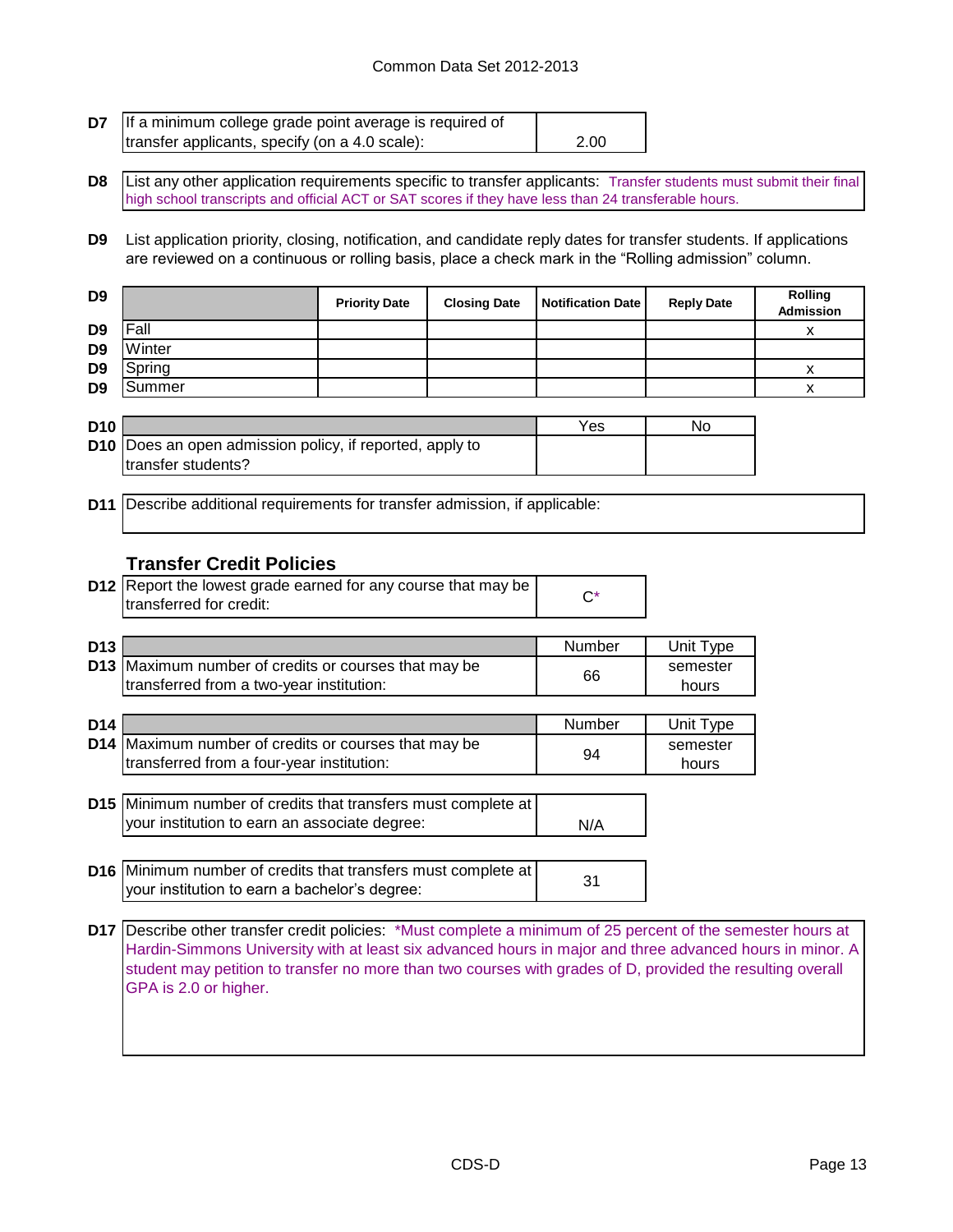# **E. ACADEMIC OFFERINGS AND POLICIES**

**E1 Special study options:** Identify those programs available at your institution. Refer to the glossary for definitions.

| E <sub>1</sub> | Accelerated program                 | X |
|----------------|-------------------------------------|---|
| E <sub>1</sub> | Cooperative education program       |   |
| E <sub>1</sub> | Cross-registration                  | X |
| E <sub>1</sub> | Distance learning                   | X |
| E <sub>1</sub> | Double major                        | X |
| E1             | Dual enrollment                     | x |
| E <sub>1</sub> | English as a Second Language (ESL)  |   |
| E <sub>1</sub> | Exchange student program (domestic) |   |
| E <sub>1</sub> | External degree program             |   |
| E <sub>1</sub> | Honors Program                      | X |
| E <sub>1</sub> | Independent study                   | Χ |
| E <sub>1</sub> | Internships                         | X |
| E <sub>1</sub> | Liberal arts/career combination     |   |
| E <sub>1</sub> | Student-designed major              |   |
| E <sub>1</sub> | Study abroad                        | X |
| E <sub>1</sub> | Teacher certification program       | x |
| E <sub>1</sub> | Weekend college                     |   |
| E <sub>1</sub> | Other (specify):                    |   |
|                |                                     |   |

**E2 This question has been removed from the Common Data Set.**

#### **E3 Areas in which all or most students are required to complete some course work prior to graduation:**

|                | work prior to graduation.                                           |   |
|----------------|---------------------------------------------------------------------|---|
| E <sub>3</sub> | Arts/fine arts                                                      |   |
| E <sub>3</sub> | <b>Computer literacy</b>                                            | ◡ |
| E <sub>3</sub> | English (including composition)                                     | ∨ |
| E <sub>3</sub> | Foreign languages                                                   |   |
| E3             | History                                                             |   |
| E <sub>3</sub> | <b>Humanities</b>                                                   |   |
| E <sub>3</sub> | <b>Mathematics</b>                                                  |   |
| E <sub>3</sub> | Philosophy                                                          |   |
| E <sub>3</sub> | Sciences (biological or physical)                                   |   |
| E3             | Social science                                                      |   |
| E3             | Bible (2 semesters) & writing proficiency exam<br>Other (describe): |   |
|                |                                                                     |   |

**Library Collections: The CDS Publishers will collect library data again when a new Academic Libraries Survey is in place.**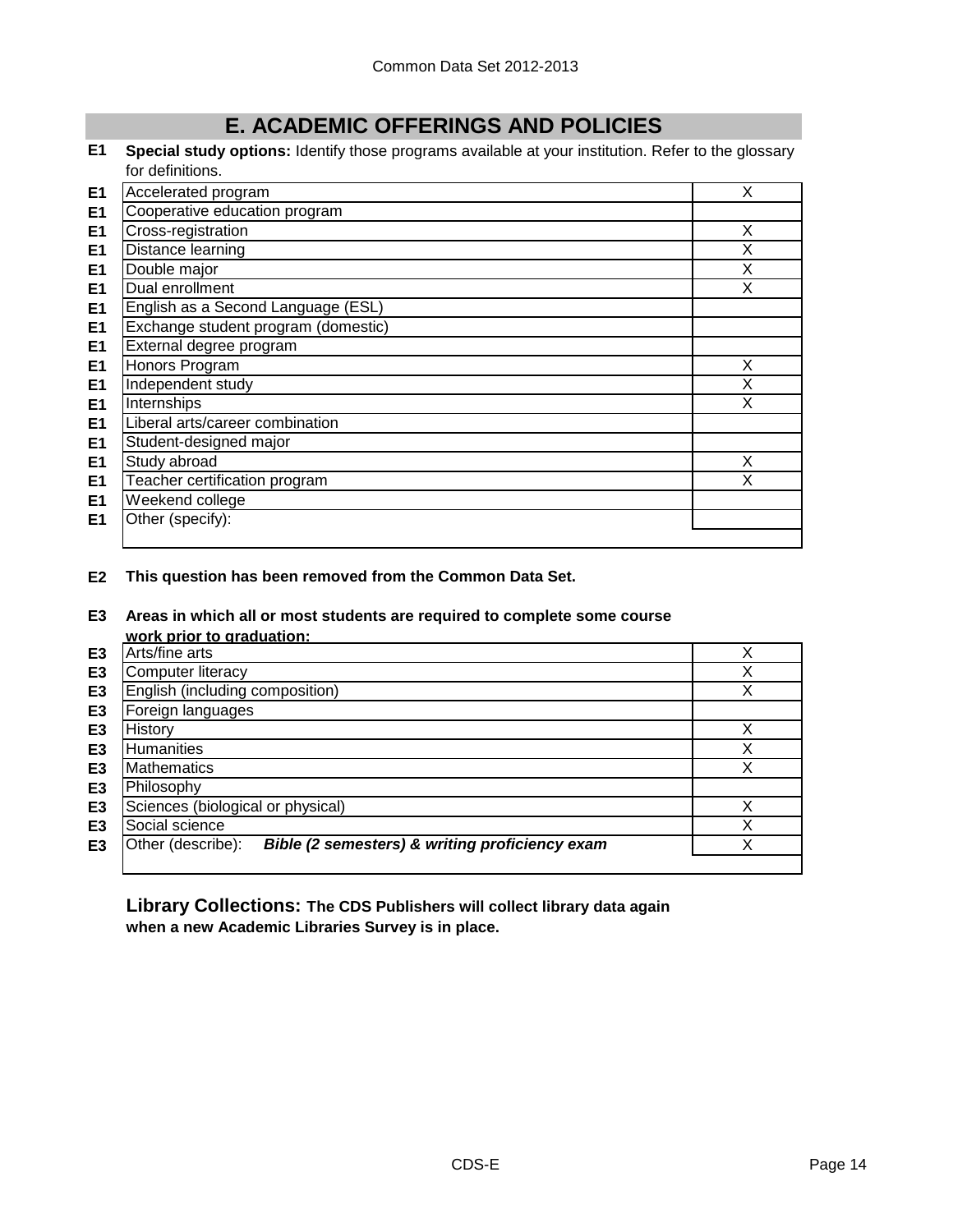# **F. STUDENT LIFE**

**F1** Percentages of first-time, first-year (freshman) degree-seeking students and degree-seeking undergraduates enrolled in Fall 2012 who fit the following categories:

| F <sub>1</sub> |                                                     | First-time, first-year |                |
|----------------|-----------------------------------------------------|------------------------|----------------|
|                |                                                     | (freshman)             | Undergraduates |
|                |                                                     | students               |                |
| F1             | Percent who are from out of state (exclude          |                        |                |
|                | international/nonresident aliens from the numerator |                        |                |
|                | and denominator)                                    | 3%                     | 4%             |
| F1             | Percent of men who join fraternities                | N/A                    | 3%             |
| F1             | Percent of women who join sororities                | N/A                    | 5%             |
| F1             | Percent who live in college-owned, -operated, or -  |                        |                |
|                | affiliated housing                                  | 89%                    | 44%            |
| F1             | Percent who live off campus or commute              | 11%                    | 56%            |
| F1             | Percent of students age 25 and older                | 0%                     | 8%             |
| F <sub>1</sub> | Average age of full-time students                   | 18                     | 21             |
| F1             | Average age of all students (full- and part-time)   | 18                     | 21             |

**F2 Activities offered** Identify those programs available at your institution.

| F <sub>2</sub> | <b>Campus Ministries</b>     | Χ                       |
|----------------|------------------------------|-------------------------|
| F <sub>2</sub> | Choral groups                | $\overline{\mathsf{x}}$ |
| F <sub>2</sub> | Concert band                 | X                       |
| F <sub>2</sub> | Dance                        |                         |
| F <sub>2</sub> | Drama/theater                | X                       |
| F <sub>2</sub> | <b>International Student</b> | Χ                       |
|                | Organization                 |                         |
| F <sub>2</sub> | Jazz band                    | X                       |
| F <sub>2</sub> | Literary magazine            | $\overline{\mathsf{x}}$ |
| F <sub>2</sub> | Marching band                | $\overline{\mathsf{x}}$ |
| F <sub>2</sub> | Model UN                     | $\overline{\mathsf{x}}$ |
| F <sub>2</sub> | Music ensembles              | $\overline{\mathsf{x}}$ |
| F <sub>2</sub> | Musical theater              | $\overline{\mathsf{x}}$ |
| F <sub>2</sub> | Opera                        | $\overline{\mathsf{x}}$ |
| F <sub>2</sub> | Pep band                     |                         |
| F <sub>2</sub> | Radio station                |                         |
| F <sub>2</sub> | Student government           | Χ                       |
| F <sub>2</sub> | Student newspaper            | X                       |
| F <sub>2</sub> | Student-run film society     |                         |
| F <sub>2</sub> | Symphony orchestra           | Χ                       |
| F <sub>2</sub> | <b>Television station</b>    |                         |
| F2             | Yearbook                     | X                       |

## **F3 ROTC** (program offered in cooperation with Reserve Officers' Training Corps)

| F <sub>3</sub> |                                        | On Campus | At Cooperating<br>Institution | Name of Cooperating Institution |
|----------------|----------------------------------------|-----------|-------------------------------|---------------------------------|
|                | <b>F3</b> Army ROTC is offered:        |           |                               |                                 |
|                | <b>F3</b> Naval ROTC is offered:       |           |                               |                                 |
|                | <b>F3</b>   Air Force ROTC is offered: |           |                               |                                 |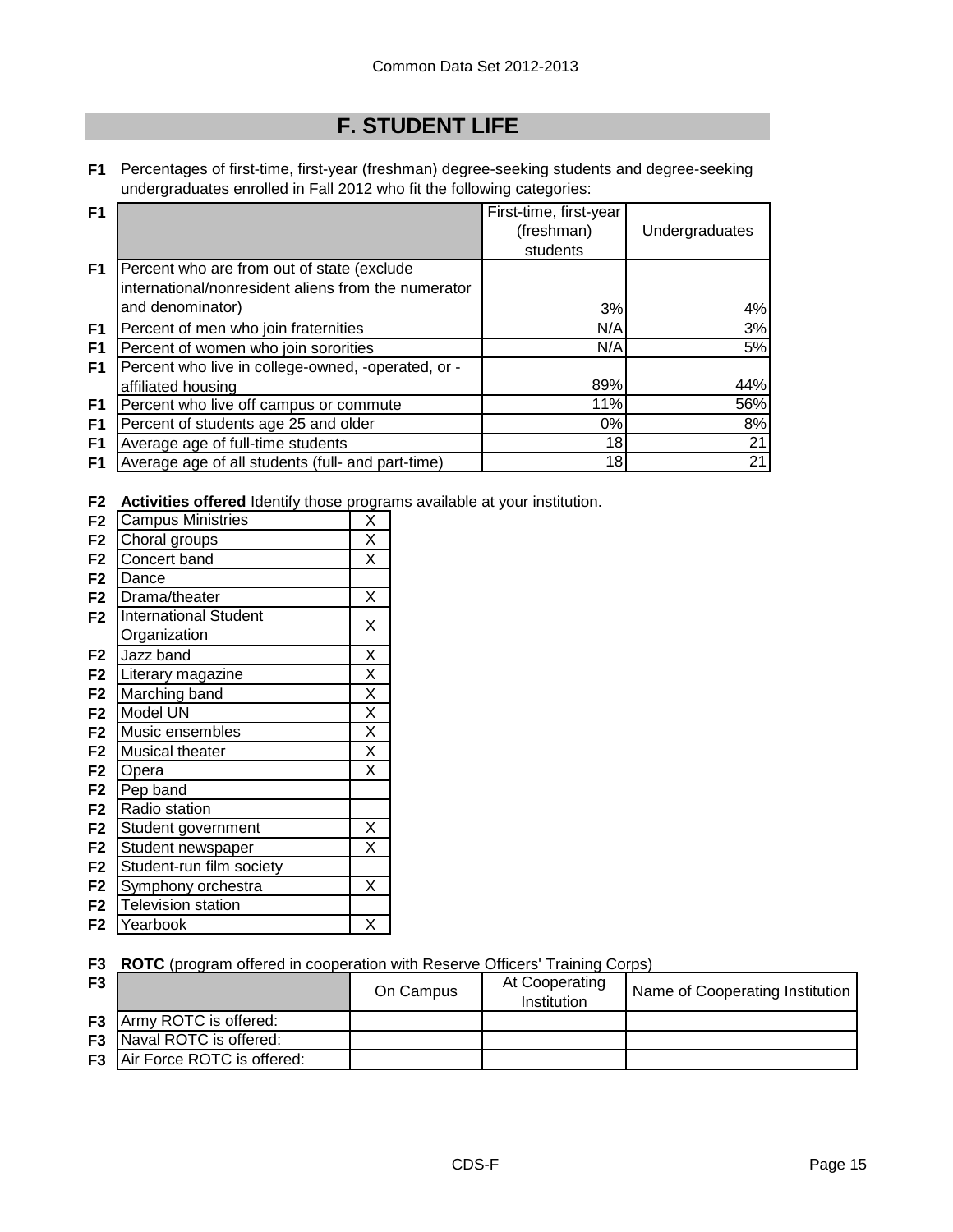**F4 Housing:** Check all types of college-owned, -operated, or -affiliated housing available for undergraduates at your institution.

| F4 | Coed dorms                                                 |   |
|----|------------------------------------------------------------|---|
| F4 | Men's dorms                                                | Х |
| F4 | Women's dorms                                              | Х |
| F4 | Apartments for married students                            | X |
| F4 | Apartments for single students                             | Х |
| F4 | Special housing for disabled<br>students                   | X |
| F4 | Special housing for international<br>students              |   |
| F4 | Fraternity/sorority housing                                |   |
| F4 | Cooperative housing                                        |   |
| F4 | Theme housing                                              |   |
| F4 | Wellness housing                                           |   |
| F4 | Other housing options (specify):                           | X |
|    | single & duplex housing with priority<br>given to families |   |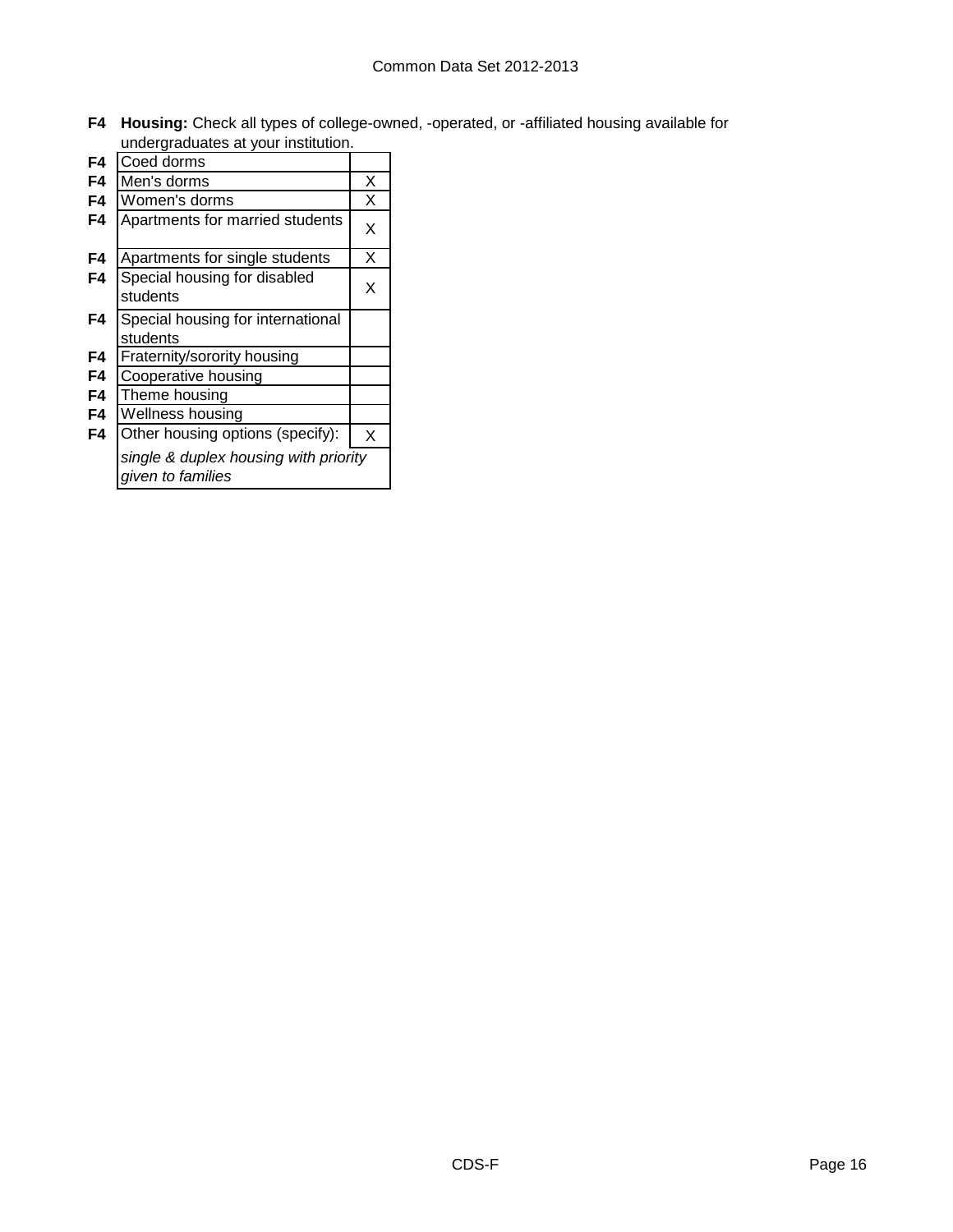# **G. ANNUAL EXPENSES**

**G0** Please provide the URL of your institution's net price calculator: [http://www.hsutx.edu](http://www.hsutx.edu/netpricecalc/npcalc.htm)/netpricecalc/npcalc.htm

## **Provide 2013-2014 academic year costs of attendance for the following categories that are applicable to your institution.**

Check here if your institution's 2013-2014 academic year costs of attendance are not available at this time and provide an approximate date (i.e., month/day) when your institution's final 2013-2014 academic year costs of attendance will be available:

**G1 Undergraduate full-time tuition, required fees, room and board** List the typical tuition, required fees, and room and board for a full-time undergraduate student for the FULL 2013-2014 academic year (30 semester or 45 quarter hours for institutions that derive annual tuition by multiplying credit hour cost by number of credits). A full academic year refers to the period of time generally extending from September to June; usually equated to two semesters, two trimesters, three quarters, or the period covered by a fourone-four plan. Room and board is defined as double occupancy and 19 meals per week or the maximum meal plan. Required fees include only charges that all full-time students must pay that are not included in tuition (e.g., registration, health, or activity fees.) Do not include optional fees (e.g., parking, laboratory use).

| G <sub>1</sub> |                                                       | First-Year | Undergraduates |
|----------------|-------------------------------------------------------|------------|----------------|
| G <sub>1</sub> | PRIVATE INSTITUTIONS                                  |            |                |
|                | Tuition:                                              | \$22,350   | \$22,350       |
| G <sub>1</sub> | PUBLIC INSTITUTIONS                                   |            |                |
|                | Tuition:                                              |            |                |
|                | In-district                                           |            |                |
| G1             | PUBLIC INSTITUTIONS                                   |            |                |
|                | In-state (out-of-district):                           |            |                |
| G <sub>1</sub> | PUBLIC INSTITUTIONS                                   |            |                |
|                | Out-of-state:                                         |            |                |
| G <sub>1</sub> | NONRESIDENT ALIENS                                    |            |                |
|                | Tuition:                                              |            |                |
|                |                                                       |            |                |
| G <sub>1</sub> | <b>REQUIRED FEES:</b>                                 | \$1,110    | \$1,110        |
|                |                                                       |            |                |
| G <sub>1</sub> | ROOM AND BOARD:                                       |            |                |
|                | (on-campus)                                           | \$6,792    | \$6,792        |
| G <sub>1</sub> | <b>ROOM ONLY:</b>                                     |            |                |
|                | (on-campus)                                           | \$3,400    | \$3,400        |
| G <sub>1</sub> | <b>BOARD ONLY:</b>                                    |            |                |
|                | (on-campus meal plan)                                 | \$3,392    | \$3,392        |
|                |                                                       |            |                |
| G <sub>1</sub> | Comprehensive tuition and room and board fee (if your |            |                |
|                | college cannot provide separate tuition and room and  |            |                |
|                | board fees):                                          |            |                |
|                |                                                       |            |                |
| G1             | Other:                                                |            |                |

## *2013-2014 Actual Budget Numbers:*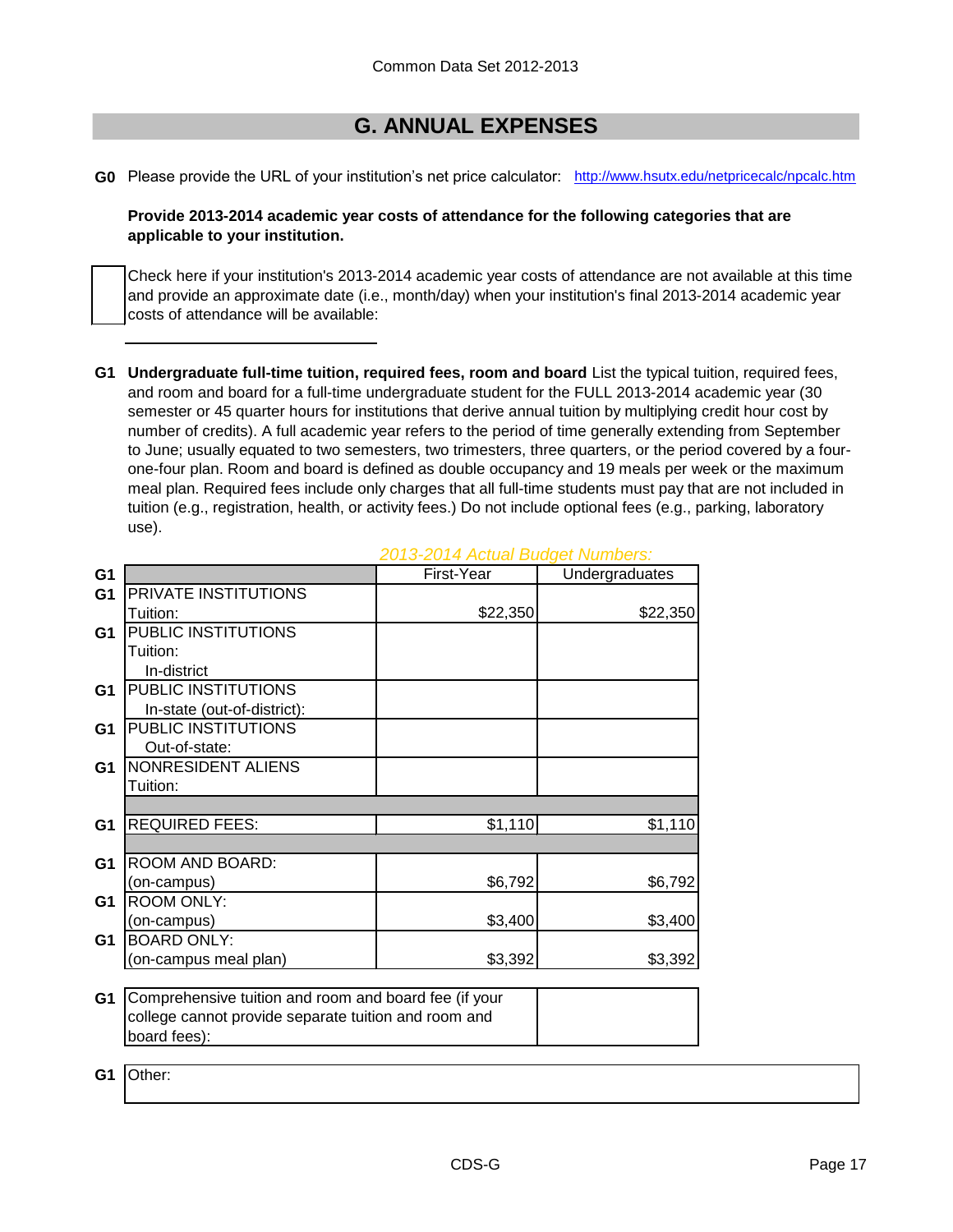| G <sub>2</sub> |                                                                                                           | Minimum | Maximum |
|----------------|-----------------------------------------------------------------------------------------------------------|---------|---------|
| G <sub>2</sub> | Number of credits per term a student can take for the<br>stated full-time tuition                         | 15      | 15      |
| G <sub>3</sub> |                                                                                                           | Yes     | No.     |
| G <sub>3</sub> | Do tuition and fees vary by year of study (e.g., sophomore,<br>junior, senior)?                           |         | х       |
| G4             |                                                                                                           | Yes     | No.     |
| G4             | Do tuition and fees vary by undergraduate instructional<br>program?                                       |         | X       |
| G4             |                                                                                                           | %       |         |
| G4             | If yes, what percentage of full-time undergraduates pay<br>more than the tuition and fees reported in G1? |         |         |

**G5** Provide the estimated expenses for a typical full-time undergraduate student:

| G <sub>5</sub> |                                 | <b>Residents</b> | Commuters        | Commuters            |
|----------------|---------------------------------|------------------|------------------|----------------------|
|                |                                 |                  | (living at home) | (not living at home) |
| G <sub>5</sub> | Books and supplies              | \$800            | \$800            | \$800                |
| G <sub>5</sub> | Room only                       | \$3,400          | \$1,324          | \$3,400              |
| G5             | Board only                      | \$3,392          | \$1,324          | \$3,392              |
| G5             | Room and board total (if your   |                  |                  |                      |
|                | college cannot provide separate |                  |                  |                      |
|                | room and board figures for      |                  |                  |                      |
|                | commuters not living at home):  | \$6,792          | \$2,648          | \$6,792              |
| G <sub>5</sub> | Transportation                  | \$1,098          | \$1,098          | \$1,098              |
| G5             | Other expenses                  | \$1,476          | \$1,476          | \$1,476              |

## **G6** Undergraduate per-credit-hour charges (tuition only)

| G6             | <b>PRIVATE INSTITUTIONS:</b> |          |
|----------------|------------------------------|----------|
|                |                              | \$745.00 |
| G6             | <b>PUBLIC INSTITUTIONS</b>   |          |
|                | In-district:                 |          |
| G <sub>6</sub> | <b>PUBLIC INSTITUTIONS</b>   |          |
|                | In-state (out-of-district):  |          |
| G6             | <b>PUBLIC INSTITUTIONS</b>   |          |
|                | Out-of-state:                |          |
| G6             | NONRESIDENT ALIENS:          |          |
|                |                              |          |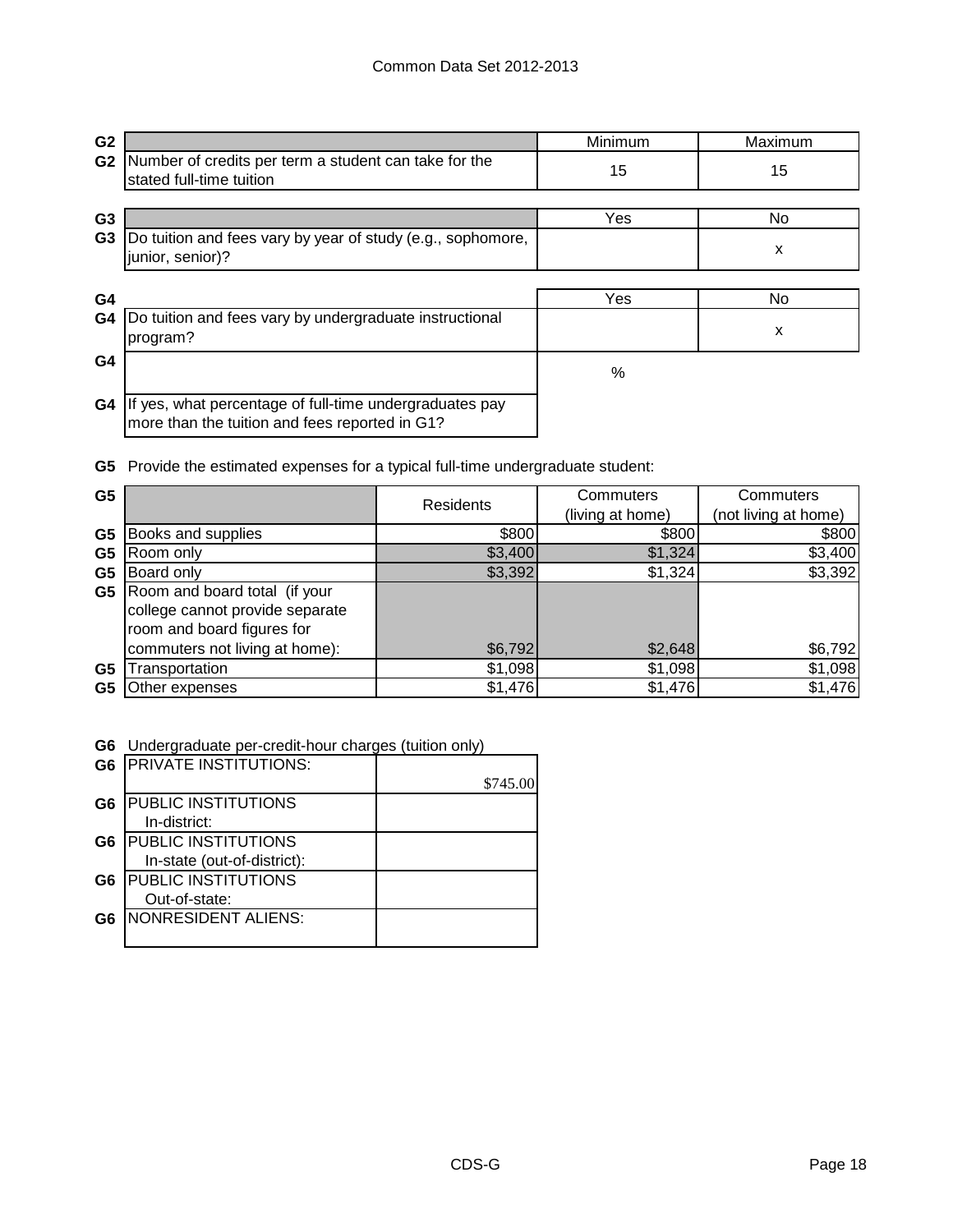# **H. FINANCIAL AID**

# **Aid Awarded to Enrolled Undergraduates**

Enter total dollar amounts awarded to enrolled full-time and less than full-time degree-seeking undergraduates (using the same cohort reported in CDS Question B1, "total degree-seeking" undergraduates) in the following categories. (Note: If the data being reported are final figures for the 2011- 2012 academic year (see the next item below), use the 2011-2012 academic year's CDS Question B1 cohort.) Include aid awarded to international students (i.e., those not qualifying for federal aid). Aid that is non-need-based but that was used to meet need should be reported in the need-based aid columns. (For a suggested order of precedence in assigning categories of aid to cover need, see the entry for "non-needbased scholarship or grant aid" on the last page of the definitions section.)

| H1             |                                                                                                 | 2012-2013<br>estimated | 2011-2012<br>final |
|----------------|-------------------------------------------------------------------------------------------------|------------------------|--------------------|
| H <sub>1</sub> | Indicate the academic year for which data are reported for items H1,<br>IH2. H2A, and H6 below: |                        |                    |

**H3** Which needs-analysis methodology does your institution use in awarding institutional aid?

| H <sub>3</sub> | Federal methodology (FM)       |  |
|----------------|--------------------------------|--|
| H <sub>3</sub> | Institutional methodology (IM) |  |
| H <sub>3</sub> | Both FM and IM                 |  |

| H1             |                                                                                                                                                                                   | Need-based \$<br>(Include non-need-<br>based aid used to<br>meet need.) | Non-need-<br>based \$<br>(Exclude non-need-<br>based aid used to<br>meet need.) |
|----------------|-----------------------------------------------------------------------------------------------------------------------------------------------------------------------------------|-------------------------------------------------------------------------|---------------------------------------------------------------------------------|
| H1             | <b>Scholarships/Grants</b>                                                                                                                                                        |                                                                         |                                                                                 |
| H1             | Federal                                                                                                                                                                           | \$2,742,211                                                             |                                                                                 |
| H1             | State (i.e., all states, not only the state in which your institution is<br>located)                                                                                              | \$1,818,068                                                             |                                                                                 |
| H1             | Institutional: Endowed scholarships, annual gifts and tuition funded<br>grants, awarded by the college, excluding athletic aid and tuition<br>waivers (which are reported below). |                                                                         | \$13,162,212                                                                    |
| <b>H1</b>      | Scholarships/grants from external sources (e.g., Kiwanis, National<br>Merit) not awarded by the college                                                                           |                                                                         | \$597,749                                                                       |
| H1             | <b>Total Scholarships/Grants</b>                                                                                                                                                  | \$4,560,279                                                             | \$13,759,961                                                                    |
| H <sub>1</sub> | <b>Self-Help</b>                                                                                                                                                                  |                                                                         |                                                                                 |
| H1             | Student loans from all sources (excluding parent loans)                                                                                                                           | \$5,342,522                                                             | \$12,914,345                                                                    |
| H1             | <b>Federal Work-Study</b>                                                                                                                                                         | \$152,214                                                               |                                                                                 |
| H1             | State and other (e.g., institutional) work-study/employment (Note:                                                                                                                |                                                                         |                                                                                 |
|                | Excludes Federal Work-Study captured above.)                                                                                                                                      | \$18,048                                                                |                                                                                 |
| H1             | <b>Total Self-Help</b>                                                                                                                                                            | \$5,512,784                                                             | \$12,914,345                                                                    |
| H1             | <b>Other</b>                                                                                                                                                                      |                                                                         |                                                                                 |
| H1             | Parent Loans                                                                                                                                                                      |                                                                         | \$3,624,429                                                                     |
| H1             | <b>Tuition Waivers</b><br>Reporting is optional. Report tuition waivers in this row if you choose to report them. Do<br>not report tuition waivers elsewhere.                     |                                                                         | \$581,145                                                                       |
| H1             | <b>Athletic Awards</b>                                                                                                                                                            |                                                                         |                                                                                 |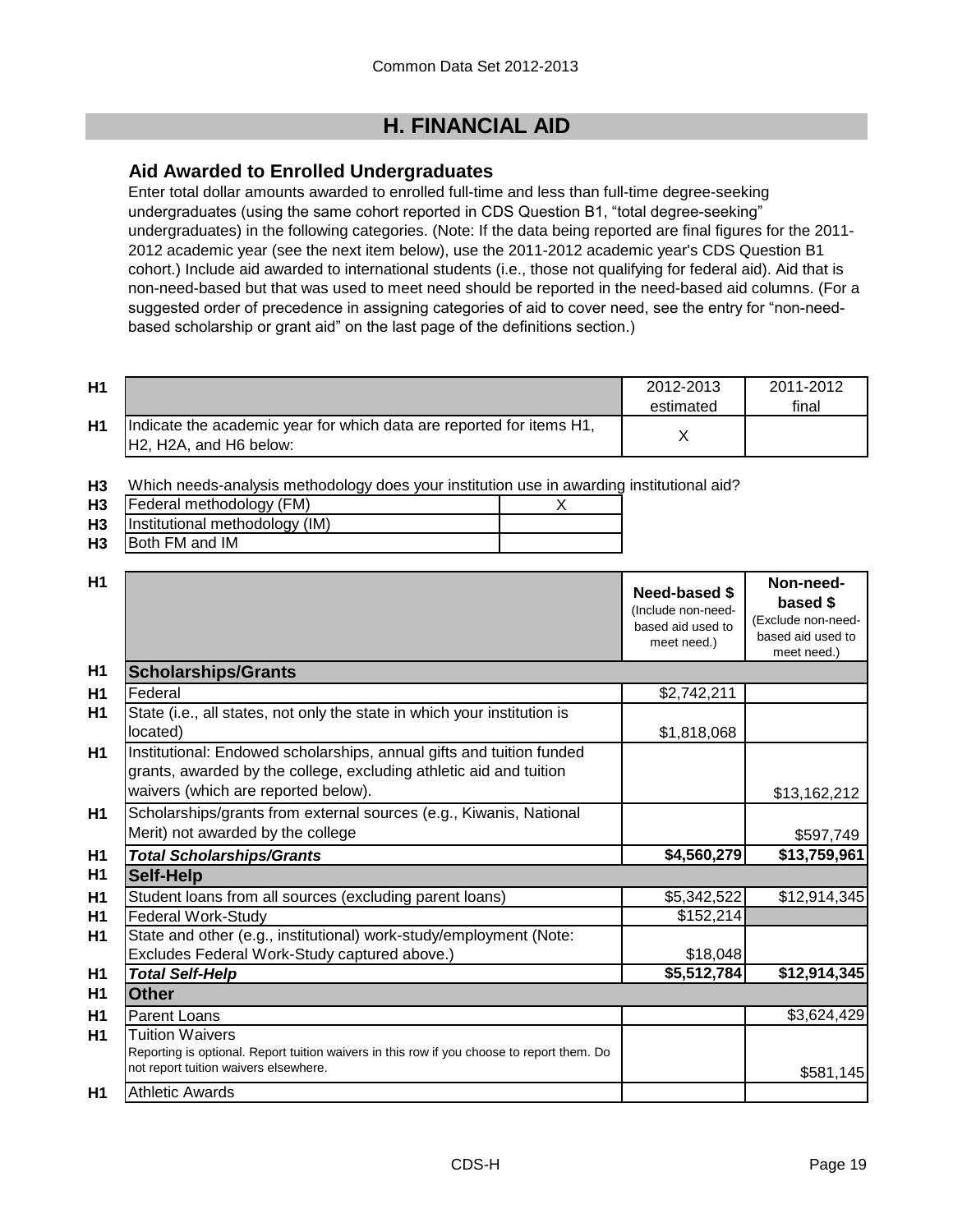**H2 Number of Enrolled Students Awarded Aid:** List the number of degree-seeking full-time and less-thanfull-time undergraduates who applied for and were awarded financial aid from any source. **Aid that is nonneed-based but that was used to meet need should be counted as need-based aid.** Numbers should reflect the cohort awarded the dollars reported in H1. Note: In the chart below, students may be counted in more than one row, and full-time freshmen should also be counted as full-time undergraduates.

| H <sub>2</sub> |              |                                                                                                                                                                                                                                                                                              | <b>First-time</b><br><b>Full-time</b><br><b>Freshmen</b> | <b>Full-time</b><br><b>Undergraduate</b><br>(Incl. Fresh.) | <b>Less Than</b><br><b>Full-time</b><br>Undergraduate |
|----------------|--------------|----------------------------------------------------------------------------------------------------------------------------------------------------------------------------------------------------------------------------------------------------------------------------------------------|----------------------------------------------------------|------------------------------------------------------------|-------------------------------------------------------|
| H <sub>2</sub> |              | a) Number of degree-seeking undergraduate students<br>(CDS Item B1 if reporting on Fall 2012 cohort)                                                                                                                                                                                         | 395                                                      | 1622                                                       | 219                                                   |
| H <sub>2</sub> |              | b) Number of students in line a who applied for need-<br>based financial aid                                                                                                                                                                                                                 | 390                                                      | 1578                                                       | 118                                                   |
| H <sub>2</sub> |              | c) Number of students in line <b>b</b> who were determined to<br>have financial need                                                                                                                                                                                                         | 297                                                      | 1146                                                       | 74                                                    |
| H <sub>2</sub> |              | d) Number of students in line c who were awarded any<br>financial aid                                                                                                                                                                                                                        | 297                                                      | 1146                                                       | 74                                                    |
| H <sub>2</sub> |              | e) Number of students in line d who were awarded any<br>need-based scholarship or grant aid                                                                                                                                                                                                  | 203                                                      | 805                                                        | 57                                                    |
| H <sub>2</sub> | f            | Number of students in line d who were awarded any<br>need-based self-help aid                                                                                                                                                                                                                | 261                                                      | 1031                                                       | 61                                                    |
| H <sub>2</sub> |              | g) Number of students in line d who were awarded any<br>non-need-based scholarship or grant aid                                                                                                                                                                                              | 274                                                      | 1034                                                       | 37                                                    |
| H <sub>2</sub> |              | h) Number of students in line <b>d</b> whose need was fully met<br>(exclude PLUS loans, unsubsidized loans, and private<br>alternative loans)                                                                                                                                                | 93                                                       | 240                                                        | 1                                                     |
| H <sub>2</sub> |              | On average, the percentage of need that was met of<br>students who were awarded any need-based aid.<br>Exclude any aid that was awarded in excess of need as<br>well as any resources that were awarded to replace<br>EFC (PLUS loans, unsubsidized loans, and private<br>alternative loans) | 78.0%                                                    | 69.0%                                                      | 43.0%                                                 |
| H <sub>2</sub> | li)          | The average financial aid package of those in line d.<br>Exclude any resources that were awarded to replace<br>EFC (PLUS loans, unsubsidized loans, and private<br>alternative loans)                                                                                                        | 26,698<br>\$                                             | \$<br>20,933                                               | \$8,517                                               |
| H <sub>2</sub> | $\mathsf{k}$ | Average need-based scholarship and grant award of<br>those in line e                                                                                                                                                                                                                         | \$7,200                                                  | \$7,157                                                    | \$3,069                                               |
| H <sub>2</sub> |              | Average need-based self-help award (excluding PLUS<br>loans, unsubsidized loans, and private alternative<br>loans) of those in line f                                                                                                                                                        | \$3,141                                                  | \$4,495                                                    | \$3,835                                               |
| H <sub>2</sub> |              | m) Average need-based loan (excluding PLUS loans,<br>unsubsidized loans, and private alternative loans) of<br>those in line f who were awarded a need-based loan                                                                                                                             | \$3,141                                                  | \$4,495                                                    | \$3,835                                               |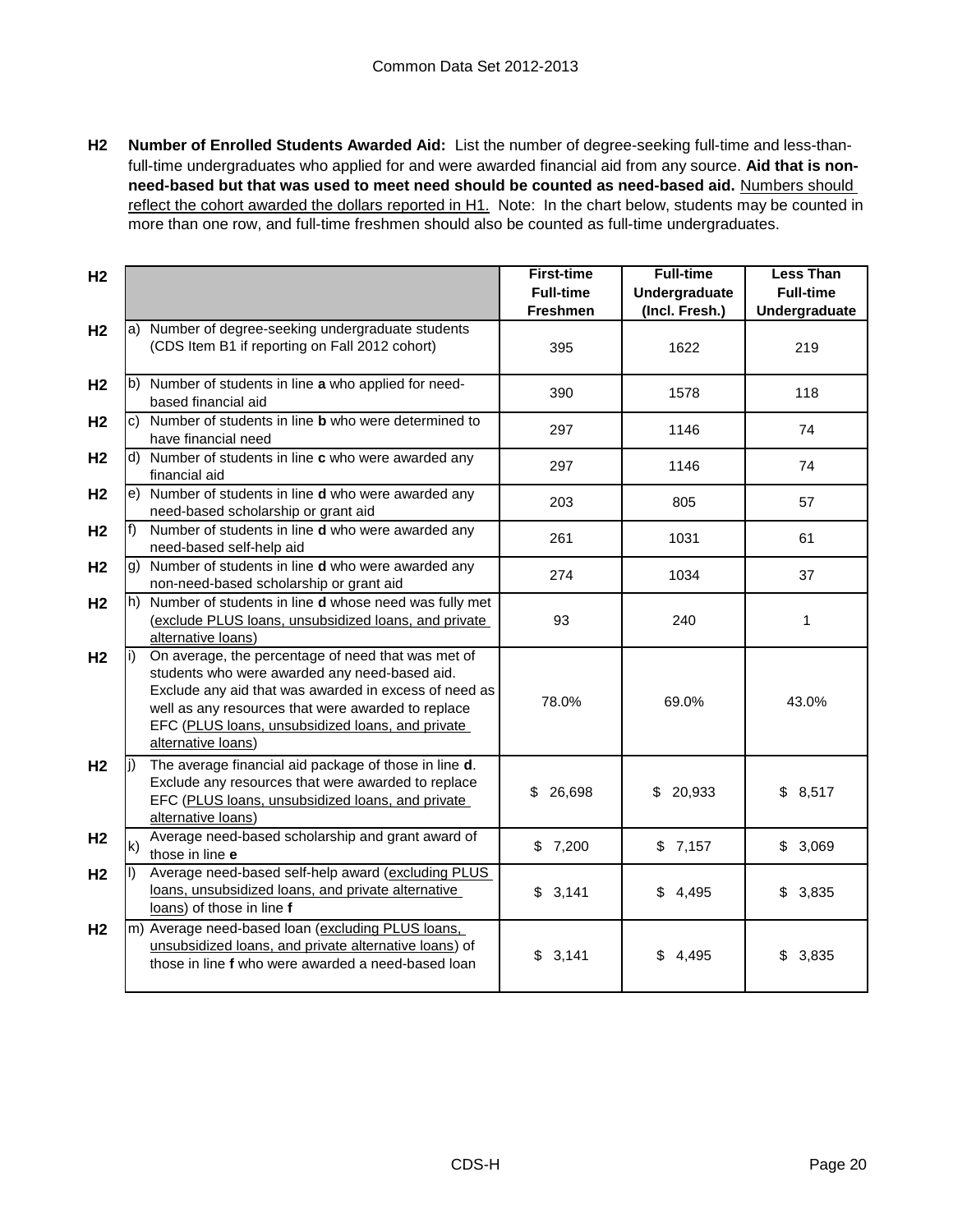**H2A Number of Enrolled Students Awarded Non-need-based Scholarships and Grants**: List the number of degree-seeking full-time and less-than-full-time undergraduates who had no financial need and who were awarded institutional non-need-based scholarship or grant aid. Numbers should reflect the cohort awarded the dollars reported in H1. Note: In the chart below, students may be counted in more than one row, and full-time freshmen should also be counted as full-time undergraduates.

| H2A               |     |                                                                                                                                                                                                                  | <b>First-time</b><br><b>Full-time</b><br><b>Freshmen</b> | <b>Full-time</b><br>Undergrad<br>(Incl. Fresh.) | <b>Less Than</b><br><b>Full-time</b><br><b>Undergrad</b> |
|-------------------|-----|------------------------------------------------------------------------------------------------------------------------------------------------------------------------------------------------------------------|----------------------------------------------------------|-------------------------------------------------|----------------------------------------------------------|
| H2A               | In) | Number of students in line a who had no financial need<br>and who were awarded institutional non-need-based<br>scholarship or grant aid (exclude those who were<br>awarded athletic awards and tuition benefits) | 96                                                       | 446                                             | 50                                                       |
|                   |     | H2A (o) Average dollar amount of institutional non-need-based<br>scholarship and grant aid awarded to students in line n                                                                                         | 11,150<br>S.                                             | \$<br>9,039                                     | S<br>1,743                                               |
| $H2A$ $ p\rangle$ |     | Number of students in line a who were awarded an<br>institutional non-need-based athletic scholarship or<br>grant                                                                                                | 0                                                        | 0                                               | 0                                                        |
| $H2A  q\rangle$   |     | Average dollar amount of institutional non-need-based<br>athletic scholarships and grants awarded to students in<br>line <b>p</b>                                                                                | \$0                                                      | \$0                                             | \$0                                                      |

**H3** Incorporated into H1 above.

**Note:** These are the graduates and loan types to include and exclude in order to fill out CDS H4, H4a, H5, and H5a.

Include: \* 2012 undergraduate class who graduated between July 1, 2011 and June

30, 2012 who started at your institution as first- time students and received a

bachelor's degree between July 1, 2011 and June 30, 2012.

\* only loans made to students who borrowed while enrolled at your institution.

\* co-signed loans.

Exclude: \* those who transferred in.

\* money borrowed at other institutions.

| H4 | Provide the percentage of the class (defined above) who borrowed at any time through<br>any loan programs (institutional, state, Federal Perkins, Federal Stafford Subsidized and<br>Unsubsidized, private loans that were certified by your institution, etc.; exclude parent<br>Iloans). Include both Federal Direct Student Loans and Federal Family Education Loans. |            |
|----|--------------------------------------------------------------------------------------------------------------------------------------------------------------------------------------------------------------------------------------------------------------------------------------------------------------------------------------------------------------------------|------------|
|    |                                                                                                                                                                                                                                                                                                                                                                          | <b>71%</b> |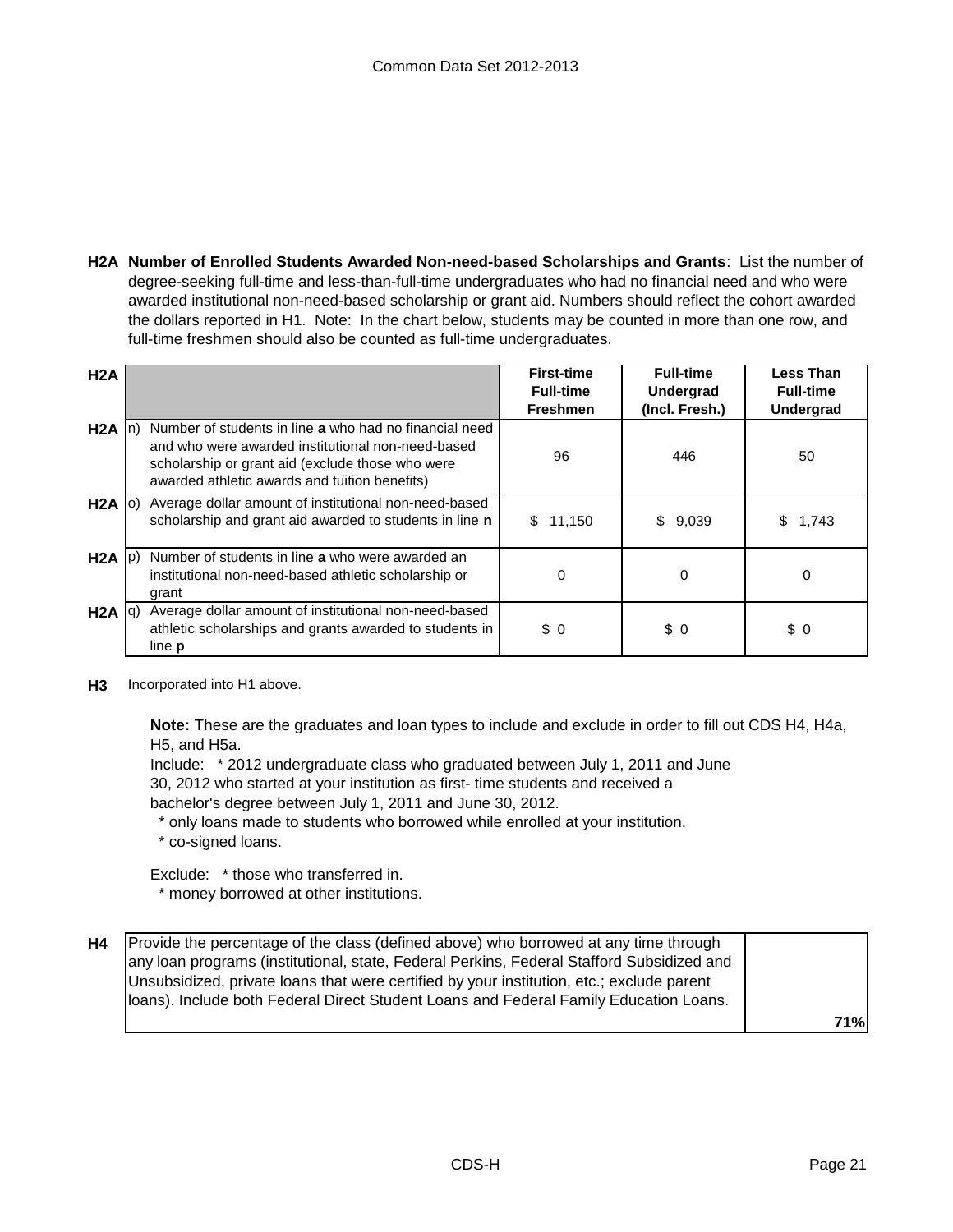| H4a       |                                                                                                                                                                                                                                                                                                                                                                             |            |
|-----------|-----------------------------------------------------------------------------------------------------------------------------------------------------------------------------------------------------------------------------------------------------------------------------------------------------------------------------------------------------------------------------|------------|
|           | Provide the percentage of the class (defined above) who borrowed at any time through<br>federal loan programs--Federal Perkins, Federal Stafford Subsidized and Unsubsidized.                                                                                                                                                                                               |            |
|           | Include both Federal Direct Student Loans and Federal Family Education Loans. NOTE:                                                                                                                                                                                                                                                                                         |            |
|           | exclude all institutional, state, private alternative loans and parent loans.                                                                                                                                                                                                                                                                                               | <b>68%</b> |
| <b>H5</b> | Report the average per-undergraduate-borrower cumulative principal borrowed of those                                                                                                                                                                                                                                                                                        |            |
|           | in line H4.                                                                                                                                                                                                                                                                                                                                                                 | \$40.97    |
|           | <b>H5a</b> Report the average per-undergraduate-borrower cumulative principal borrowed, of those<br>in H4a, through federal loan programs--Federal Perkins, Federal Stafford Subsidized and<br>Unsubsidized. Include both Federal Direct Student Loans and Federal Family Education<br>Loans. These are listed in line H4a. NOTE: exclude all institutional, state, private |            |
|           | alternative loans and exclude parent loans.                                                                                                                                                                                                                                                                                                                                 | \$35.138   |

**Aid to Undergraduate Degree-seeking Nonresident Aliens** (Note: Report numbers and dollar amounts for the same academic year checked in item H1.)

**H6** Indicate your institution's policy regarding institutional scholarship and grant aid for undergraduate degreeseeking nonresident aliens:

| H <sub>6</sub> | Institutional need-based scholarship or grant aid is available                                                                                                                |  |
|----------------|-------------------------------------------------------------------------------------------------------------------------------------------------------------------------------|--|
| H <sub>6</sub> | Institutional non-need-based scholarship or grant aid is available                                                                                                            |  |
| H <sub>6</sub> | Institutional scholarship or grant aid is not available                                                                                                                       |  |
|                |                                                                                                                                                                               |  |
| H <sub>6</sub> | If institutional financial aid is available for undergraduate degree-seeking nonresident<br>aliens, provide the number of undergraduate degree-seeking nonresident aliens who |  |

| aliens, provide the number of undergraduate degree-seeking nonresident aliens who |     |
|-----------------------------------------------------------------------------------|-----|
| Iwere awarded need-based or non-need-based aid:                                   | 22I |

- **H6** \$9,455 Average dollar amount of institutional financial aid awarded to undergraduate degreeseeking nonresident aliens:
- H6 Total dollar amount of institutional financial aid awarded to undergraduate degree-<br>
\$208,005 seeking nonresident aliens:
- **H7** Check off all financial aid forms nonresident alien first-year financial aid applicants must submit:

| <b>H7</b> | Institution's own financial aid form              |  |
|-----------|---------------------------------------------------|--|
| <b>H7</b> | <b>CSS/Financial Aid PROFILE</b>                  |  |
| <b>H7</b> | International Student's Financial Aid Application |  |
| <b>H7</b> | International Student's Certification of Finances |  |
| <b>H7</b> | Other (specify):                                  |  |

# **Process for First-Year/Freshman Students**

**H8** Check off all financial aid forms domestic first-year (freshman) financial aid applicants must submit:

| H <sub>8</sub> | IFAFSA                                |  |
|----------------|---------------------------------------|--|
| H <sub>8</sub> | Ilnstitution's own financial aid form |  |
| H <sub>8</sub> | <b>ICSS/Financial Aid PROFILE</b>     |  |
| H <sub>8</sub> | <b>State aid form</b>                 |  |
| H <sub>8</sub> | Noncustodial PROFILE                  |  |
| H <sub>8</sub> | Business/Farm Supplement              |  |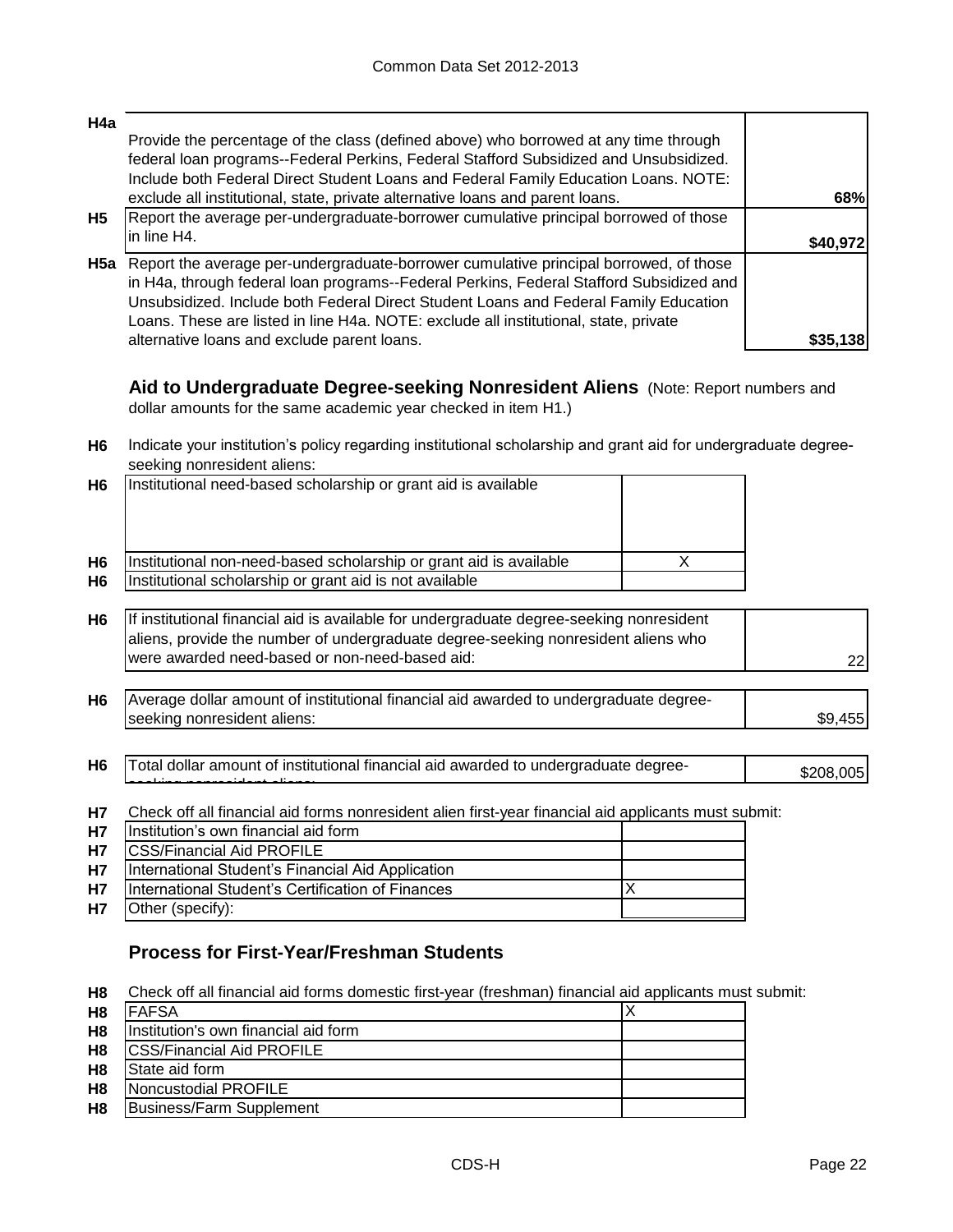#### **H8** Other (specify):

#### **H9** Indicate filing dates for first-year (freshman) students:

| <b>H9</b> | Priority date for filing required financial aid forms:             | 3/1 |
|-----------|--------------------------------------------------------------------|-----|
| H9        | Deadline for filing required financial aid forms:                  |     |
| H9        | No deadline for filing required forms (applications processed on a |     |
|           | rolling basis):                                                    |     |

#### **H10** Indicate notification dates for first-year (freshman) students (answer a or b):

|                 | <b>H10</b> $ a\rangle$ Students notified on or about (date): |  |    |
|-----------------|--------------------------------------------------------------|--|----|
| H <sub>10</sub> | Yes                                                          |  | No |
|                 | H <sub>10</sub> b) Students notified on a rolling basis:     |  |    |
| H <sub>10</sub> | If yes, starting date:                                       |  |    |

### **H11** Indicate reply dates:

|  |                           | H11 Students must reply by (date): |  |
|--|---------------------------|------------------------------------|--|
|  | H <sub>11</sub> or within | weeks of notification.             |  |

# **Types of Aid Available**

Please check off all types of aid available to undergraduates at your institution:

**H12** Loans

|  | H12 FEDERAL DIRECT STUDENT LOAN PROGRAM (DIRECT LOAN) |  |
|--|-------------------------------------------------------|--|
|--|-------------------------------------------------------|--|

| <b>H12</b> Direct Subsidized Stafford Loans   |  |
|-----------------------------------------------|--|
| <b>H12</b> Direct Unsubsidized Stafford Loans |  |
| <b>H12</b> Direct PLUS Loans                  |  |
|                                               |  |

| <b>H12</b> Federal Perkins Loans                      |  |
|-------------------------------------------------------|--|
| <b>H12</b>   Federal Nursing Loans                    |  |
| H <sub>12</sub> State Loans                           |  |
| H12 College/university loans from institutional funds |  |
| H12 Other (specify):                                  |  |
|                                                       |  |

#### **H13** Scholarships and Grants

|                 | H13 NEED-BASED:                                                      |   |
|-----------------|----------------------------------------------------------------------|---|
| H <sub>13</sub> | <b>Federal Pell</b>                                                  | x |
| H <sub>13</sub> | <b>SEOG</b>                                                          | x |
| H <sub>13</sub> | State scholarships/grants                                            | x |
|                 | H13 Private scholarships                                             | x |
| H13             | College/university scholarship or grant aid from institutional funds | x |
| H13             | United Negro College Fund                                            |   |
| H13             | <b>Federal Nursing Scholarship</b>                                   |   |
| H <sub>13</sub> | Other (specify):                                                     |   |
|                 | <b>TEACH Grant</b>                                                   |   |

**H14** Check off criteria used in awarding institutional aid. Check all that apply.

|                                    | Non-Need Based | Need-Based |
|------------------------------------|----------------|------------|
| <b>H14</b> Academics               |                |            |
| H <sub>14</sub> Alumni affiliation |                |            |
| $H14$ Art                          |                |            |
| H <sub>14</sub> Athletics          |                |            |
|                                    |                |            |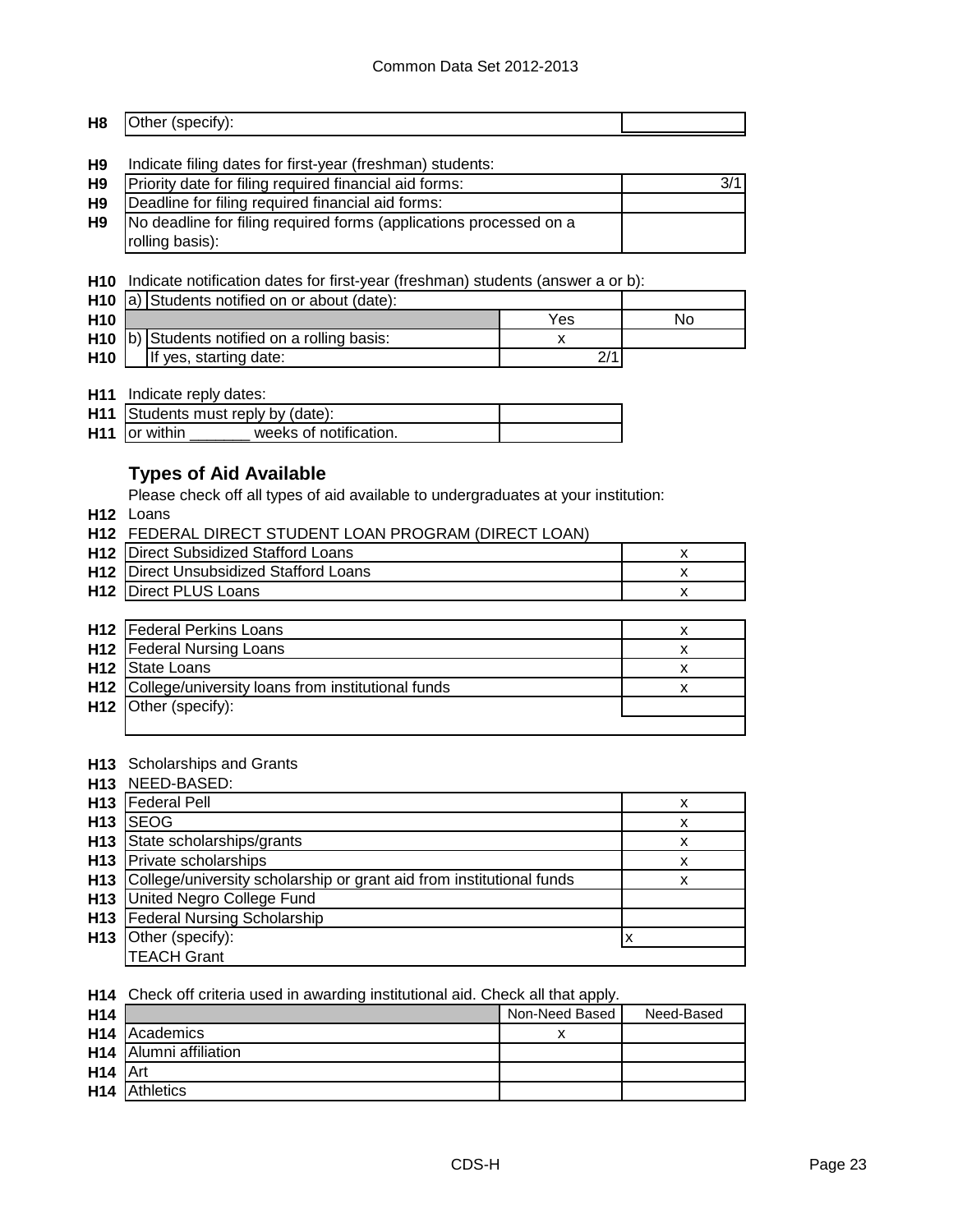| H <sub>14</sub> Job skills          |  |
|-------------------------------------|--|
| H <sub>14</sub> ROTC                |  |
| H <sub>14</sub> Leadership          |  |
| H <sub>14</sub> Minority status     |  |
| H <sub>14</sub> Music/drama         |  |
| <b>H14</b> Religious affiliation    |  |
| <b>H14</b> State/district residency |  |

**H15**

If your institution has recently implemented any major financial aid policy, program, or initiative to make your institution more affordable to incoming students such as replacing loans with grants, or waiving costs for families below a certain income level please provide details below: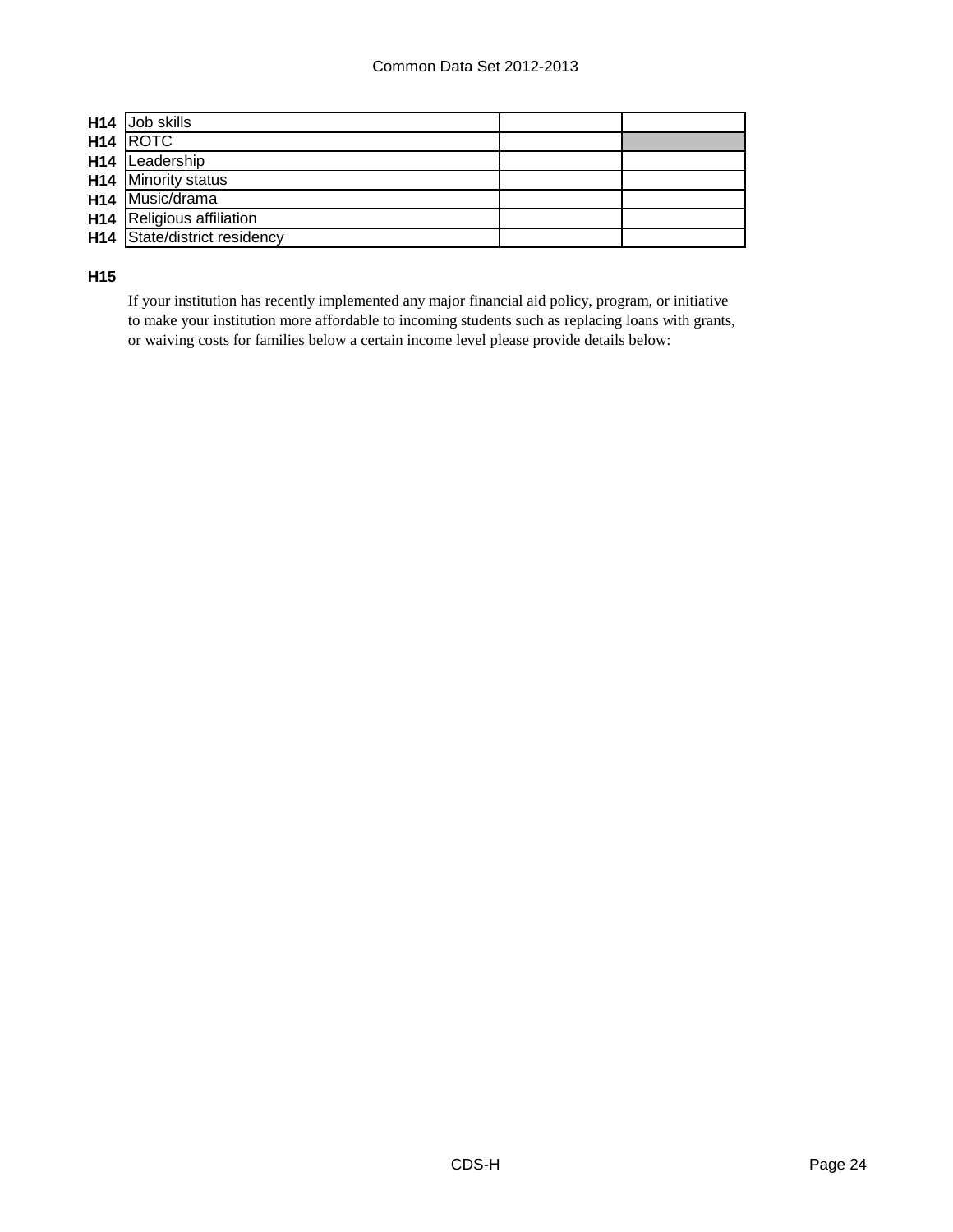# **I. INSTRUCTIONAL FACULTY AND CLASS SIZE**

# **Please report the number of instructional faculty members in each category for Fall 2012. Include faculty who are on your institution's payroll on the census date your institution uses for**

#### **I1 IPEDS/AAUP.**

The following definition of full-time instructional faculty is used by the American Association of University Professors (AAUP) in its annual Faculty Compensation Survey (the part time definitions are not used by AAUP). Instructional Faculty is defined as those members of the instructional-research staff whose major regular assignment is instruction, including those with released time for research. Use the chart below to determine inclusions and exclusions:

|                                                                                                                                                                                                                                          | Full-time | Part-time                                                                       |
|------------------------------------------------------------------------------------------------------------------------------------------------------------------------------------------------------------------------------------------|-----------|---------------------------------------------------------------------------------|
| (a) instructional faculty in preclinical and clinical medicine, faculty who are not paid (e.g.,<br>those who donate their services or are in the military), or research-only faculty, post-<br>doctoral fellows, or pre-doctoral fellows | Exclude   | Include only if<br>they teach one<br>or more non-<br>clinical credit<br>courses |
| (b) administrative officers with titles such as dean of students, librarian, registrar, coach,<br>and the like, even though they may devote part of their time to classroom instruction and<br>may have faculty status                   | Exclude   | Include if they<br>teach one or<br>more non-<br>clinical credit<br>courses      |
| (c) other administrators/staff who teach one or more non-clinical credit courses even<br>though they do not have faculty status                                                                                                          | Exclude   | Include                                                                         |
| (d) undergraduate or graduate students who assist in the instruction of courses, but<br>have titles such as teaching assistant, teaching fellow, and the like                                                                            | Exclude   | Exclude                                                                         |
| (e) faculty on sabbatical or leave with pay                                                                                                                                                                                              | Include   | Exclude                                                                         |
| (f) faculty on leave without pay                                                                                                                                                                                                         | Exclude   | Exclude                                                                         |
| (g) replacement faculty for faculty on sabbatical leave or leave with pay                                                                                                                                                                | Exclude   | Include                                                                         |

*Full-time instructional faculty:* faculty employed on a full-time basis for instruction (including those with released time for research)

*Part-time instructional faculty:* Adjuncts and other instructors being paid solely for part-time classroom instruction. Also includes full-time faculty teaching less than two semesters, three quarters, two trimesters, or two four-month sessions. Employees who are not considered full-time instructional faculty but who teach one or more non-clinical credit courses may be counted as part-time faculty.

*Minority faculty: includes faculty who designate themselves as Black, non-Hispanic; American Indian or Alaska Native; Asian, Native Hawaiian or other Pacific Islander, or Hispanic.* 

*Doctorate: includes such degrees as Doctor of Philosophy, Doctor of Education, Doctor of Juridical Science, and Doctor of Public Health in any field such as arts, sciences, education, engineering, business, and public administration. Also includes terminal degrees formerly designated as "first professional," including dentistry (DDS or DMD), medicine (MD), optometry (OD), osteopathic medicine (DO), pharmacy (DPharm or BPharm), podiatric medicine (DPM), veterinary medicine (DVM), chiropractic (DC or DCM), or law (JD).*

*Terminal degree:* the highest degree in a field: example, M. Arch (architecture) and MFA (master of fine arts).

| $\mathsf{I}$ |   |                                                         | Full-Time | Part-Time | Total           |
|--------------|---|---------------------------------------------------------|-----------|-----------|-----------------|
| $\mathsf{I}$ | a | Total number of instructional faculty                   | 137       | 69        | 206             |
| $\mathsf{I}$ |   | Total number who are members of minority groups         |           |           | 12 <sub>l</sub> |
| $\mathsf{I}$ |   | Total number who are women                              | 46        | 37        | 83              |
| 11           |   | Total number who are men                                | 91        | 32        | 123             |
| $\mathsf{I}$ | e | Total number who are nonresident aliens (international) |           |           |                 |
|              |   | Total number with doctorate, or other terminal degree   |           |           |                 |
| $\mathsf{I}$ |   |                                                         | 125       | 23I       | 148I            |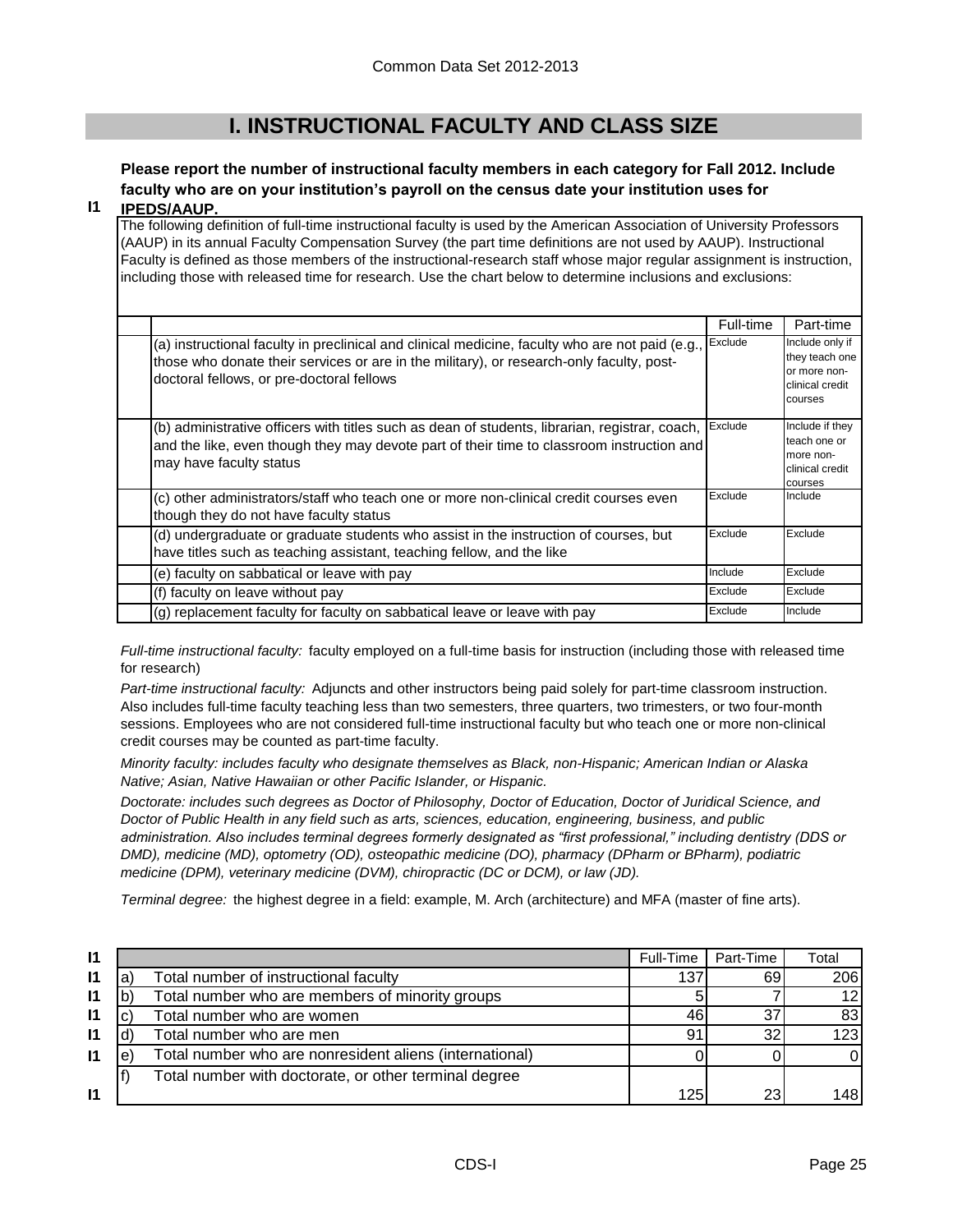|              | lg) | Total number whose highest degree is a master's but not a terminal |    |                 |      |
|--------------|-----|--------------------------------------------------------------------|----|-----------------|------|
| $\mathbf{I}$ |     | master's                                                           | 12 | 34 <sub>l</sub> | 461  |
| $\mathsf{I}$ |     | Total number whose highest degree is a bachelor's                  |    |                 | 11   |
|              |     | Total number whose highest degree is unknown or other (Note:       |    |                 |      |
| $\mathbf{I}$ |     | Items f, g, h, and i must sum up to item a.)                       |    |                 |      |
|              |     | Total number in stand-alone graduate/ professional programs in     |    |                 |      |
| $\mathbf{I}$ |     | which faculty teach virtually only graduate-level students         |    | q               | 26 l |

## **I2 Student to Faculty Ratio**

Report the Fall 2012 ratio of full-time equivalent students (full-time plus 1/3 part time) to full-time equivalent instructional faculty (full time plus 1/3 part time). In the ratio calculations, exclude both faculty and students in stand-alone graduate or professional programs such as medicine, law, veterinary, dentistry, social work, business, or public health in which faculty teach virtually only graduate-level students. Do not count undergraduate or graduate student teaching assistants as faculty.

| $\mathsf{I2}$ | <b>Fall 2012 Student to Faculty ratio</b> | 3lto | (based on | 1852 students             |
|---------------|-------------------------------------------|------|-----------|---------------------------|
|               |                                           |      | and       | <sup>51</sup>   faculty). |

#### **I3 Undergraduate Class Size**

**I3**

In the table below, please use the following definitions to report information about the size of classes and class sections offered in the Fall 2012 term.

*Class Sections:* A class section is an organized course offered for credit, identified by discipline and number, meeting at a stated time or times in a classroom or similar setting, and not a subsection such as a laboratory or discussion session. Undergraduate class sections are defined as any sections in which at least one degree-seeking undergraduate student is enrolled for credit. Exclude distance learning classes and noncredit classes and individual instruction such as dissertation or thesis research, music instruction, or one-to-one readings. Exclude students in independent study, co-operative programs, internships, foreign language taped tutor sessions, practicums, and all students in one-on-one classes. Each class section should be counted only once and should not be duplicated because of course catalog cross-listings.

*Class Subsections:* A class subsection includes any subsection of a course, such as laboratory, recitation, and discussion subsections that are supplementary in nature and are scheduled to meet separately from the lecture portion of the course. Undergraduate subsections are defined as any subsections of courses in which degree-seeking undergraduate students enrolled for credit. As above, exclude noncredit classes and individual instruction such as dissertation or thesis research, music instruction, or one-to-one readings. Each class subsection should be counted only once and should not be duplicated because of cross-listings.

Using the above definitions, please report for each of the following class-size intervals the number of class sections and class subsections offered in Fall 2012. For example, a lecture class with 800 students who met at another time in 40 separate labs with 20 students should be counted once in the "100+" column in the class section column and 40 times under the "20-29" column of the class subsections table.

| $\mathsf{I}3$   | Undergraduate Class Size (provide numbers) |         |           |           |           |       |       |        |              |
|-----------------|--------------------------------------------|---------|-----------|-----------|-----------|-------|-------|--------|--------------|
| 13              | <b>CLASS</b>                               | $2 - 9$ | $10 - 19$ | $20 - 29$ | $30 - 39$ | 40-49 | 50-99 | $100+$ | Total        |
| $\overline{13}$ | <b>SECTIONS</b>                            | 145     | 188       | 81        | 48        |       |       |        | 477          |
|                 |                                            |         |           |           |           |       |       |        |              |
| $\overline{3}$  | <b>CLASS SUB-</b>                          | $2 - 9$ | $10 - 19$ | $20 - 29$ | 30-39     | 40-49 | 50-99 | $100+$ | <b>Total</b> |
| 13              | <b>SECTIONS</b>                            | 14      | 22        | 6         | າ<br>J    | ◠     |       |        | 47           |

## **Number of Class Sections with Undergraduates Enrolled**